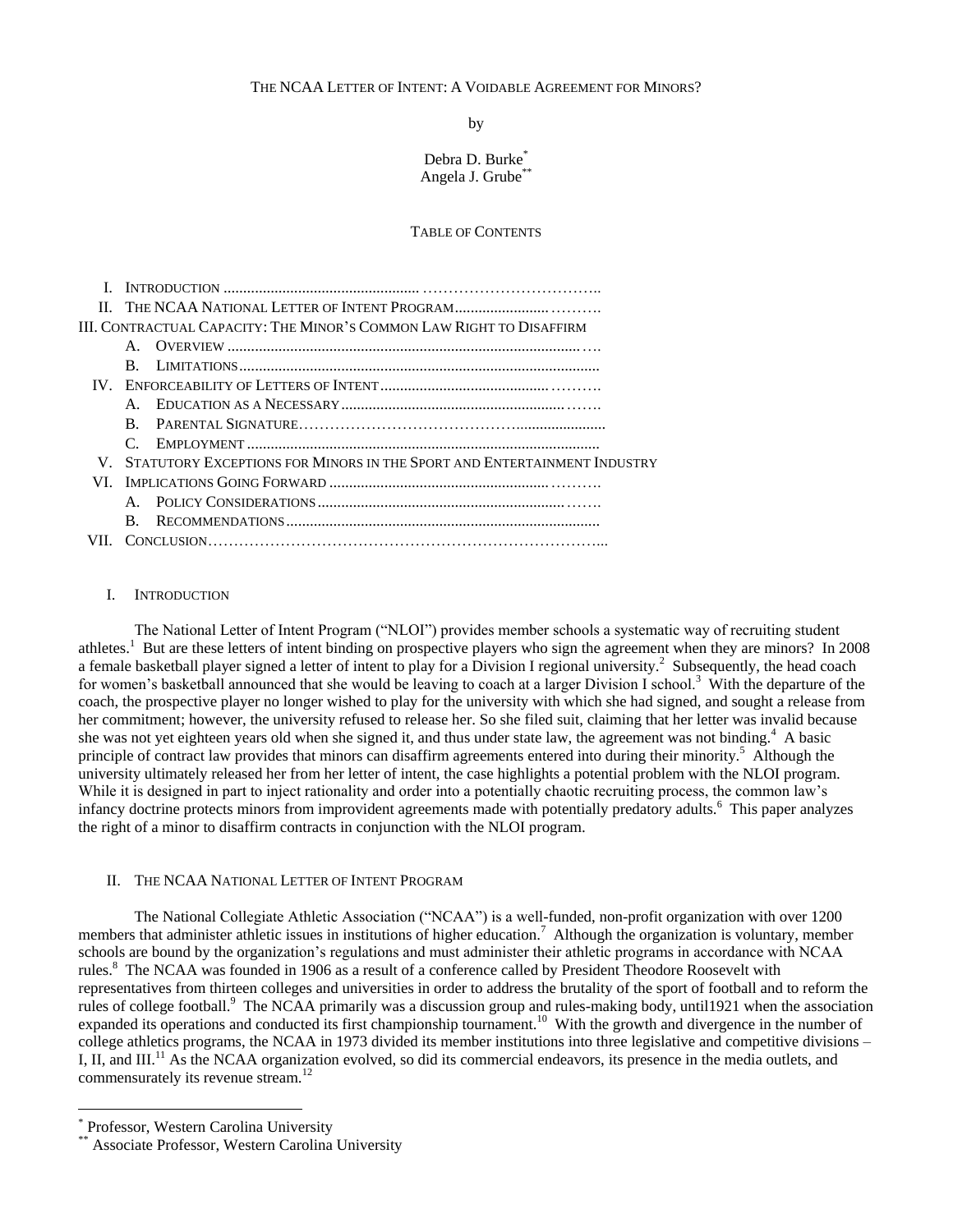The NLOI program was established to bring order to what otherwise could be a free-for-all in the recruitment process.<sup>13</sup> A group of seven conferences in 1964 created the NLOI program to alleviate recruiting excesses that became common with increased television exposure in the  $1940s$  and  $1950s<sup>14</sup>$ . To stop schools from luring away football players after they had enrolled on other campuses, the group formed a plan to issue *letters of intent* that would keep other conference coaches from recruiting student-athletes once they had declared intent to participate at a particular school.<sup>15</sup> For a time, the documents were recognized only within a conference, but subsequently a voluntary inter-conference letter of intent program was developed by the Collegiate Commissioners Association ("CCA"), which subsequently initiated a *National* Letter of Intent, to ensure that a student-athlete would attend an institution for one academic year in return for financial aid.<sup>16</sup> Today, the NCAA Eligibility Center, which handles most issues surrounding prospective student-athletes, administers the NLOI program.<sup>17</sup> Though the program was originally created to address issues with the recruitment of football student-athletes, all student-athletes recruited for any NCAA sponsored sport now participate.<sup>18</sup>

The National Letter of Intent is a document issued by the CAA and subscribing NCAA-member institutions to prospective student-athletes in order to establish the commitment to attend a particular institution.<sup>19</sup> In actuality, the various conferences play a greater role in administering the program than the NCAA, although it might behoove the NCAA to exercise more oversight.<sup>20</sup> Currently, there are 616 participating Division I and Division II institutions and over 36,000 prospective student-athletes who sign an NLI each year.<sup>21</sup> Once signed, if student-athletes wish to change schools, then they must participate in at least one practice in their sport or attend at least one class at their initially selected institution, sit out a year in their sport prior to enrolling at another institution, and complete a full-time academic program for a full year at the new institution before competing in their sport again.<sup>22</sup> Enrolling in another institution within one year of the execution of the agreement results in intercollegiate ineligibility for two years, unless the initial institution formally releases the student.<sup>23</sup> In other words, the *basic penalty* for not attending the institution with which the student signed the NLOI agreement for one academic year (two semesters or three quarters) is the loss of one season of competition in all sports and a required one academic year in residence at the next NLI member institution before being able to represent another NLI institution in intercollegiate athletics competition.<sup>24</sup>

If an institution chooses not to release a prospective student-athlete from the NLI, the prospective student-athlete may appeal the institution's decision by submitting an NLI Appeals Form to the NLI office within thirty days after the institution denied the release request.<sup>25</sup> The institution will then have an opportunity to respond in writing to the student's appeal.<sup>26</sup> Following receipt of the institutional response, the NLI committee (NLI Policy and Review Committee for Division I institutions or the Division II Review Committee) will review the materials and render a decision.<sup>27</sup> This decision may be appealed to the NLI Appeals Committee within thirty days of the date of the appeal decision letter, whose decision is final and binding on member institutions.<sup>28</sup> If the NLI Appeals Committee upholds the decision in favor of an institution, the studentathlete may transfer to another institution, but will not be eligible to participate in intercollegiate athletics for one year.<sup>29</sup> Any institution that signs a player who was not properly released has violated the recruiting ban established under the NLOI, and would be subject to sanctions.<sup>30</sup>

The NLOI program also established specific signing periods for prospective student athletes, in both the fall and spring of a high school athlete's senior year.<sup>31</sup> Predictably, many student athletes will not yet have reached their eighteenth birthday when they sign NLOI agreement on these prescribed dates. So assume the athlete changes his or her mind subsequent to signing the NLOI agreement. Assume also that the institution refuses to release the athlete, and the student-athlete loses his or her appeal of the institution's decision to the NLI Committee. Could not the student athlete, who is a minor, simply disaffirm the contract?

# III. CONTRACTUAL CAPACITY: THE MINOR'S COMMON LAW RIGHT TO DISAFFIRM

### *A. Overview*

Contractual capacity is one of the requirements for a valid enforceable contract.<sup>32</sup> A lack of contractual capacity makes the agreement voidable at the option of the person lacking capacity.<sup>33</sup> The common law protects minors from the making of improvident contracts during their infancy by permitting them to rescind, or *disaffirm*, such contracts.<sup>34</sup> What is referred to as the *Infancy Doctrine* can be traced to the thirteenth century, while its basic concepts have been in place since at least the fifteenth century.<sup>35</sup> This contractual defense permits minors to disaffirm otherwise binding agreements during their minority and for a reasonable time after they reach the age of majority, which is eighteen years old in most states.<sup>36</sup> Disaffirmance must be of the entire contract, and not just an objectionable part. $37$ 

The obligation of the minor upon disaffirmance is to return the consideration the minor received in the transaction in order to receive the consideration the minor exchanged, such that the status quo ante is restored.<sup>38</sup> Typically, there are few complications if the power of avoidance is exercised at the executory stage, because there has been no exchange of consideration, only potentially non-recoupable reliance expenditures incurred by the competent party. However, if the consideration is damaged, destroyed or consumed in some way, state law may impose a make-whole obligation, requiring payment of depreciation or damages by the minor upon disaffirmance,<sup>39</sup> although many states require no more than that the minor return the consideration, if available, without consequence. $40$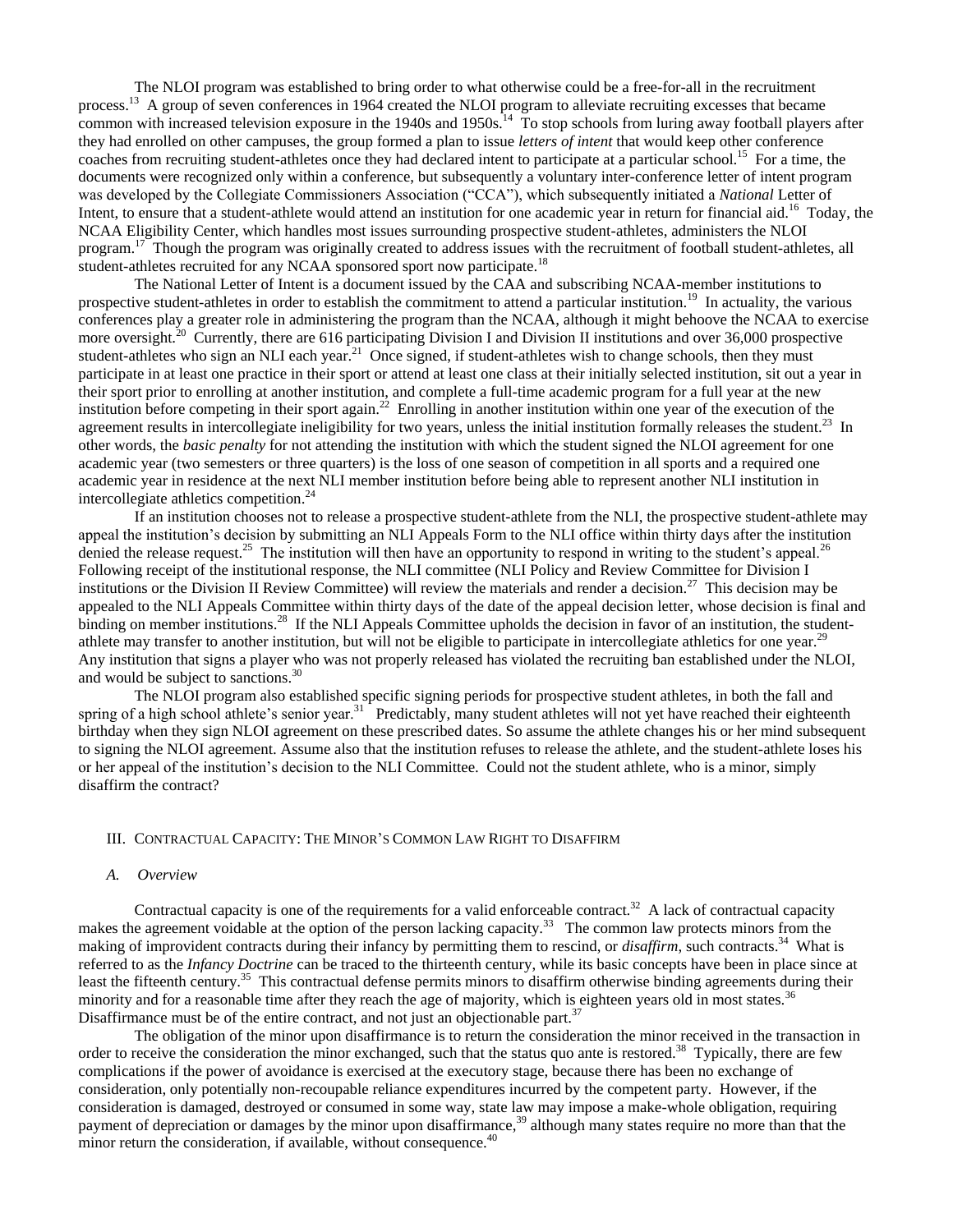If minors misrepresent their age, the requirements upon disaffirmance also will depend upon state law,<sup>41</sup> although the common law rule provided that falsely representing one had capacity did not confer capacity.<sup>42</sup> Nevertheless, there is generally a greater obligation under state law to make restitution in cases of misrepresentation, and some states do not allow avoidance.<sup>4</sup>

#### *B. Limitations*

There are other common law and statutory restrictions on minors' ability to disaffirm contracts.<sup>44</sup> For example, the law in most states holds minors liable for the reasonable the value of the consideration provided if the contract is for something that is *necessary* to maintain their station in life, in order to encourage parties to enter into such agreements without fear of the minor exercising their power of disaffirmance.<sup>45</sup> Therefore, for example, if the item purchased is deemed to be a necessary, the minor would either be liable for its reasonable value, or if allowed to disaffirm, for the reasonable value of its use and depreciation.<sup>46</sup> This caveat is codified in some states.<sup>47</sup>

Some states also by statute specify other types of contracts that minors cannot avoid.<sup>48</sup> In order to bring certainty and finality with respect to certain dealings, legislatures prohibited minors from avoiding some obligations,<sup>49</sup> such as contracts for insurance<sup>50</sup> and student educational loans.<sup>51</sup> Other state laws provide a process for court approval of minors' contracts, resulting in a valid contract, but with the interest of protecting minors from improvident transactions preserved.<sup>52</sup> While court approval of the contracts of minors makes them binding agreements, as does the approval of a contract by a court-appointed guardian, the approval of a minor's contract by a parent or other guardian usually will not alter the voidable nature of the agreement.<sup>53</sup> Minors may also seek court-sanctioned emancipation which would confer capacity to enter into contracts.<sup>54</sup>

Minors who reach the age of majority can ratify an agreement entered into during their minority, at which point the contract is no longer voidable.<sup>55</sup> Ratification consists of words or actions that indicate the minor chooses to be bound by a contract obligation entered into during minority, for example, by continuing to make payments on a credit sale after reaching the age of majority.<sup>56</sup> A minor, of course, is incapable of ratifying an agreement during minority as such a purported ratification would result only in another voidable agreement.

Because minors may only enter into voidable contracts, which is a principle maintained under the Uniform Commercial Code, $57$  often their parents will act as surety in order to motivate merchants to sell goods, such as cars, to their minor children. In such cases, if the minor exercises the power of avoidance, the parent would still be bound under the terms of the contract for the remaining payments. In sum, although there are exceptions to the rule that minors lack the contractual capacity required to consummate valid contracts, "it is probably true everywhere that the great bulk of infants' transactions are voidable."<sup>58</sup> Presumably, the same conclusion is applicable with respect to the NLOI.

### IV. ENFORCEABILITY OF LETTERS OF INTENT

The first inquiry, of course, must be whether or not the NLOI constitutes a contract between the minor and the educational institution.<sup>59</sup> The general consensus is that the letter indeed does constitute an agreement between those two parties, according to both courts<sup>60</sup> and commentators.<sup>61</sup> As such, it is subject to normal contract law principles, for example, the satisfaction of express conditions.<sup>62</sup> However, while the NLOI agreement is between the member universities and the athlete, the penalty for breaching the agreement, i.e., the rule that the student athlete be precluded from participating at another member institution for a period of time,<sup>63</sup> is enforced by the NCAA's NLOI program, which is not a party to the agreement. Is this fact significant?

In *Oliver v. NCAA*<sup>64</sup> the court acknowledged as obvious the absence of a contractual relationship between the studentathlete and the NCAA, characterizing it as "an unincorporated association consisting of public and private universities and colleges" that "adopts rules governing member institutions' recruiting, admissions, academic eligibility, and financial-aid standards for student athletes."<sup>65</sup> Nevertheless, it did view the student athlete's relationship to the NCAA as that of a third party beneficiary, stating that it was "unquestionable" that the contractual relationship between the NCAA and its member institutions was created to confer a benefit on student-athletes.<sup>66</sup> As a result, it concluded that any arbitrary and capricious action by the NCAA would violate the duty of good faith and fair dealing that is implied in the contractual relationship between the NCAA and its members, affording the student athlete, as a third-party beneficiary of that contractual relationship, standing to sue.<sup>67</sup>

Similarly, the sanctions imposed by the NCAA against schools which would seek to sign minors who disaffirm a NLOI, as well as against minors who exercise that right and are effectively prevented from competing in intercollegiate athletics for a period of time, also are arbitrary and capricious and a breach of the duty of good faith and fair dealing arguably inherent in the contract between the NCAA's NLOI program and its member schools. As a result, the same argument made in *Oliver* should apply to allow the student athlete as a third party beneficiary to hold the NCAA liable for enforcing a rule that strips the minor of his right to disaffirm an agreement.<sup>68</sup> So at first blush, it seems that the NLOI is a voidable contract between the university and the student athlete. Moreover, it seems that the NLOI program rules and agreement, which purportedly ban member institutions from signing an athlete who rightfully exercises that right to disaffirm, are contrary to public policy, and that such an argument could be raised successfully by the athlete as a third-party beneficiary. Nevertheless,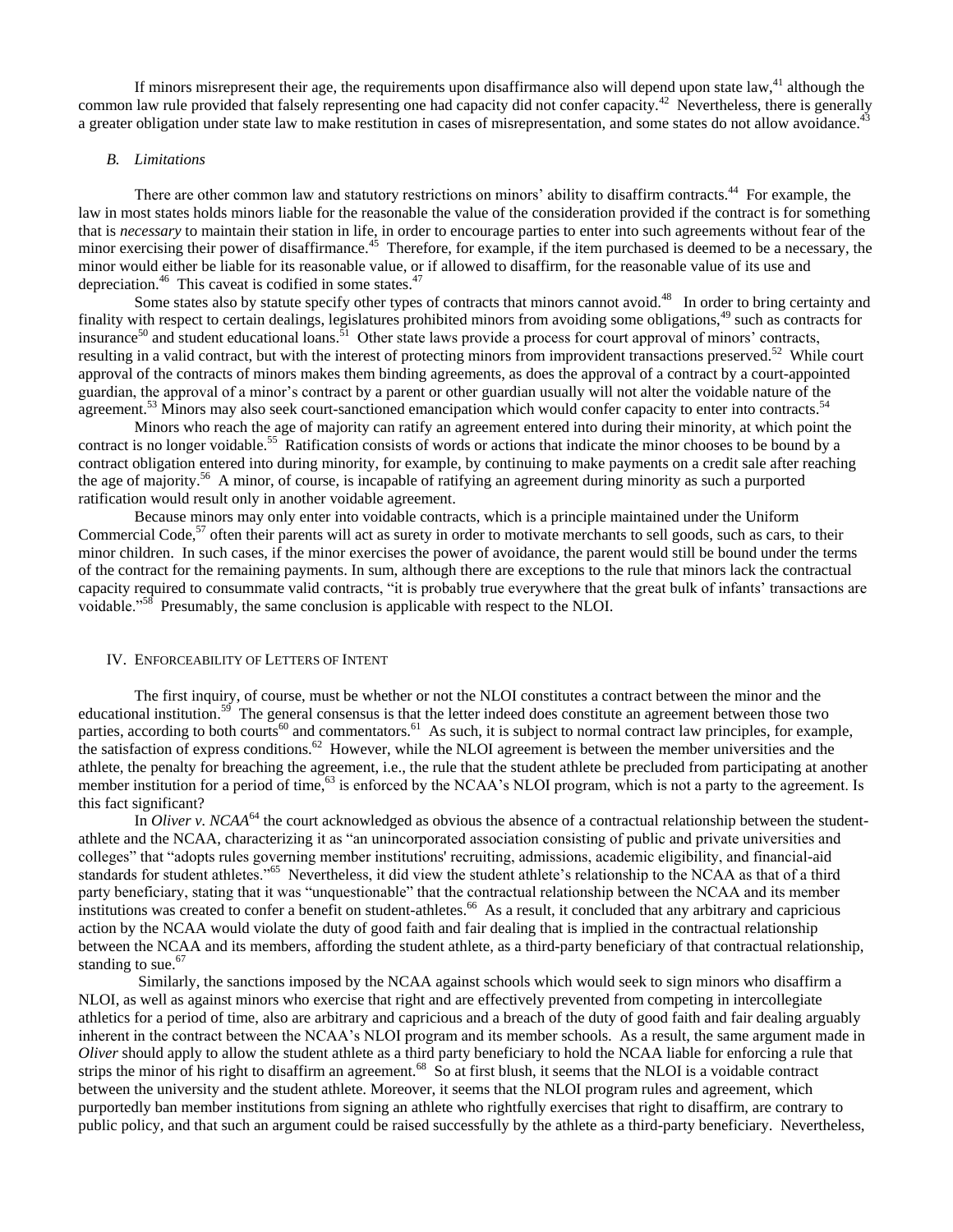several arguments grounded in the contract law previously discussed,<sup>69</sup> emerge which potentially could be used to find a legal commitment in letters of intent.

# *A. Education as a Necessary?*

As previously mentioned, minors are liable for the reasonable value of their necessaries.<sup>70</sup> Is education deemed to be a necessary, so that a minor-athlete, who receives a college education in exchange for the promise to play exclusively for the institution, would be bound to the agreement? While a certain level of education may be considered necessary under common law precedent, typically a college education is not considered to be a necessary.<sup>71</sup> Nevertheless, educational loans are enforceable by statute in some jurisdictions, such as those which have adopted the *Model Minor Students Capacity to Borrow*   $Act^{72}$  or a similar law.<sup>73</sup> Even if an argument could be made effectively that in today's society a college education is reasonably necessary to maintain one's station in life, there are other means of securing financial support than through an athletic scholarship.<sup>74</sup>

### *B. Parental Approval?*

Is the fact that the parent or guardian signed the NLOI of legal significance? Assuming that the parent or guardian is not court-appointed to transact business on behalf of the minor,<sup>75</sup> the approval of the agreement by the parent should bear no significance on the otherwise voidable agreement.<sup>76</sup> To hold otherwise install parents as de facto agents, and "[T]he selection of a proper agent requires the exercise of as much discretion as the making of a contract. To bind an infant by the act of an agent, when he would not be bound if the act were done by himself, is to allow him to be overreached indirectly, and so do away with the safeguards provided by law for his protection."<sup>77</sup> For example, in *NYC Mgmt. Group Inc. v. Brown-Miller*<sup>78</sup> a minor, signed a standard contract which stated the performance required of her as a model. Her mother signed the agreement as well, indicating her assent to her daughter's entry into the agreement without assuming any obligation of her own.<sup>79</sup> The court noted that "[S]uch indications of parental approval are not enough to override the right of the child to disaffirm her own contracts."<sup>80</sup> Similarly, the parent's assent to the NLOI is not sufficient to override the minor's right to disaffirm.

Parents, however, can become co-signors of obligations as a surety, which does not obligate the minor to perform, but rather acts as insurance against the minor's *non*-performance. Typically, in a surety arrangement, if the minor defaults the parents must perform the contract. That solution is not available with respect to the NLOI program, as the parent signing for the minor would not be asked to step in and play.<sup>81</sup> In fact, specific performance by the minor of the agreement would not be enforced against the party to the NLOI if the athlete were not a minor either, as the order to perform a contract involving personal services is usually unavailable as a remedy for breach of contract.<sup>82</sup> Since the parents of a student athlete can in no way be a secondary obligor should the minor fail to perform, the requirement of a parent's signature is misleading at best, and has a chilling effect on the minor's common law right to disaffirm.<sup>8</sup>

Further, whereas a court-appointed guardian owes a fiduciary duty to the minor or otherwise incompetent party as a representative in legal proceedings,  $34$  no fiduciary relationship to exercise care in transacting business arises simply by virtue of the parental relationship. As a result, there is no legal guarantee that the best interests of the child will be served with parental approval alone, or that a remedy will exist for any failure to adhere to a fiduciary standard of care in transacting business on behalf of the minor. In fact, the doctrine of familial immunity could preclude any recourse by the minor against the parent who acted negligently and in contrast to the minor's best interests.<sup>8</sup>

Moreover, it is a distinct possibility that the interests of the parents and the minor could diverge in selecting an institute of higher education, and that some over-reaching by the parent could occur in the selection process. For example, the mother of a prospective athlete recently forged his letter of intent, mistakenly signing with a university for which the athlete had chosen not to play.<sup>86</sup> The alleged activities of Heisman Trophy winner Cam Newton's father also suggest that inappropriate requests for the services of his son were made to intercollegiate athletic programs.<sup>87</sup> Furthermore, under current NCAA restrictions, minor-athletes cannot be represented by an agent.<sup>88</sup> If the minor could be represented by an agent, then at least a cause of action could be allowed against the agent for a failure to act in the minor's best interests and to exercise care.<sup>89</sup>

Granted, if the NLI contained a liquidated damages clause in the event of the minor's breach, then the feasibility of a parent serving as a guarantor of that obligation by paying the agreed-upon damages, is more realistic. But even that type of arrangement still might be questionable since it could be viewed as being tantamount to imposing a penalty for minor athletes exercising their common law right to disaffirm.<sup>90</sup> If the liquidated damages clause was limited to the reliance expenses incurred in recruiting the student athlete or to scholarship monies committed and effectively lost if the student disaffirms, then it arguably could be enforced.<sup>91</sup> But reimbursement and recoupment are not what the NCAA member schools desire as part of the bargaining process. The *basic penalty* instead is designed to act as a deterrent to allowing a minor to change their mind, a recognized right the common law permits.

### *C. Employment Contracts?*

What about contracts associated with the minor's employment? Some states will recognize the liability of a minor with respect to contracts associated with a business operated by the minor.<sup>92</sup> However, generally contracts for the provision of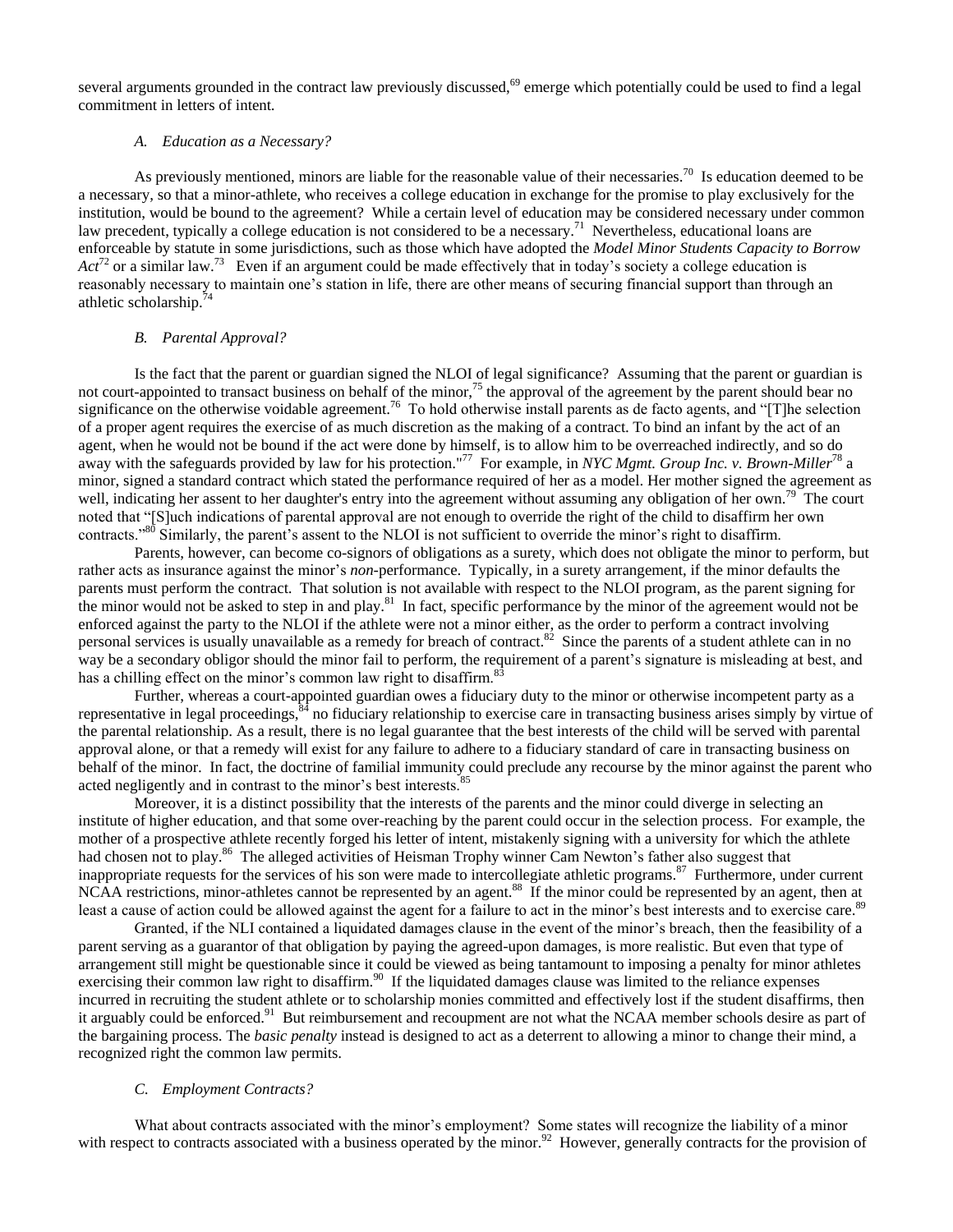labor or services are voidable at the election of the minor.<sup>93</sup> Student athletes are not viewed as employees under most state laws with respect to Workers Compensation statutes,<sup>94</sup> so it is unlikely that their relationship to the university would be viewed as one of employment anyway.<sup>95</sup>

Moreover, the agreement itself acts similarly to restrictive covenants in employment contracts. A similar argument has been made with respect to the NCAA's anti-transfer rules, by which students who transfer are required to must satisfy a one-year residency rule.<sup>96</sup> The failure to comply with the letter of intent produces the same result. If the agreement is breached, the student athlete is precluded from playing for another school for a year.<sup>97</sup> Restrictive covenants are often viewed with disdain by courts because they restrict the ability of parties to the contract to earn a living,<sup>98</sup> and they are often examined for legality on reasonableness grounds.<sup>99</sup> Some states by statute provide additional criteria for examining the enforceability of covenants not to compete, as well.<sup>100</sup> The fact that the NLOI agreement resembles a restrictive covenant in an employment contract, if anything, strengthens the argument that the agreement should be voidable to protect the minor student-athlete.

Further, the *basic penalty* of the NLOI agreement is indeed somewhat punitive in nature.<sup>101</sup> Punitive damages are disfavored in contract law, absent a public policy justification.<sup>102</sup> However, the more glaring public policy argument in this situation instead is that of protecting the minor from such a one-sided agreement. While the NLI program clearly benefits member schools by ordering the process and making recruitment and retention of athletes more predictable, it is not readily apparent that the student athlete necessarily benefits from those goals, nor that the program was instituted with the protection of the student athlete in mind.

Courts are reluctant to intervene in the internal affair of the NCAA as a voluntary association,<sup>103</sup> and pays deference to their internal governance regulations, subjecting them to an arbitrary and capriciousness standard.<sup>104</sup> However, if the NLOI program sanctioned a member for signing a minor-athlete who had repudiated his or her letter of intent, such an action in effect would be tantamount to enforcing the agreement in contravention of the minor's right to disaffirm, arguably an arbitrary and capricious action without apparent justification that properly considers what is in the best interest of the minor.<sup>105</sup> As a result, it is unlikely that such an action, though seemingly only involving actions against a member, would be a candidate for deferential treatment by the judiciary.<sup>106</sup>

V. STATUTORY EXCEPTIONS FOR MINORS IN THE SPORT AND ENTERTAINMENT INDUSTRY

Given the prevalence of minor professional athletes and entertainers some states have enacted specific statutes that recognize the validity of such contracts for professional services providing the statutory requirements are met.<sup>107</sup> Legislatures enacted statutes in response to the common law principle that an infant could disaffirm agreements, as well as those executed by another on his or her behalf, for minors in the entertainment industry in order to allow such agreements to be valid and enforceable.<sup>108</sup> Many of these statutes establish a detailed procedure for court approval of the contract so that the adult party can be assured of a binding obligation.<sup>109</sup>

For example, California's "Coogan" law, named for 1920's child star Jackie Coogan, covers minors who are to render artistic or creative services, either directly or through a third party, allows for court-approval of their contracts, and permits courts to establish trust funds for their earnings.<sup>110</sup> An Illinois statute also allows for court approval of a contract of minors to render artistic or creative services,<sup>111</sup> while a Massachusetts law provides for court approval of entertainment contracts for performances by minors, including modeling.<sup>112</sup> Other statutes allow for the court approval of contracts between minors and talent agencies.<sup>113</sup>

Most state contract and labor laws focus on children who pursue careers in the entertainment industry rather than child athletes.<sup>114</sup> However, some state statutes cover both entertainment contracts as well as agreements relating to sports. New York law provides for judicial approval of the contract if the "infant is to perform or render services as an actor, actress, dancer, musician, vocalist or other performing artist, or as a participant or player in *professional* sports…"<sup>115</sup> Florida law as well provides for court approval of contracts by minors to perform or render artistic or creative services or services as a participant or player in *professional athletics or semiprofessional athletics.*<sup>116</sup> Texas law allows a court, upon petition of the guardian of the estate of the minor, to enter an order approving an arts and entertainment contract, advertisement contract, or *sports*  contract that is entered into by a minor, without specifying that the contract be for professional services.<sup>117</sup> The North Carolina statute, which was at issue in the case discussed in the introduction,<sup>118</sup> provides for court approval of a "contract pursuant to which a person is employed or agrees to render services as a participant or player in a sport, $^{119}$  as well as for financial safeguards<sup>120</sup> and the establishment of a trust.<sup>121</sup>

It would seem, however, that few, if any, of these statutes contemplate participation in intercollegiate athletics, as most address some sort of payment structure coupled with a financial interest to protect. Therefore, it is likely that these statutes providing for court approval of contracts for the services of child performers are neither relevant nor applicable to collegiate participation.<sup>122</sup> Moreover, an expansive reading of these statutes to include non-professional athletes is ill-advised since statutes that are in derogation of the common law should be construed strictly.<sup>123</sup>

Certainly in practice, court approval of NLOI agreements has not been sought. Seeking court approval of the thousands of NLOI agreements likely would not be feasible anyway, and if sought, such approval would likely be perfunctory at best, since the continuing need to insure protection of the minor's financial estate is not necessary in amateur athletics. More significantly, minors do not need the defense that the NLOI was not court-approved in those states with a statute that arguably covers student athletes. Student-athletes, who are minors when they sign, remain free to disaffirm their NLOI agreements anyway, not only before they reach the age of majority, but also for a reasonable time thereafter, providing they do not perform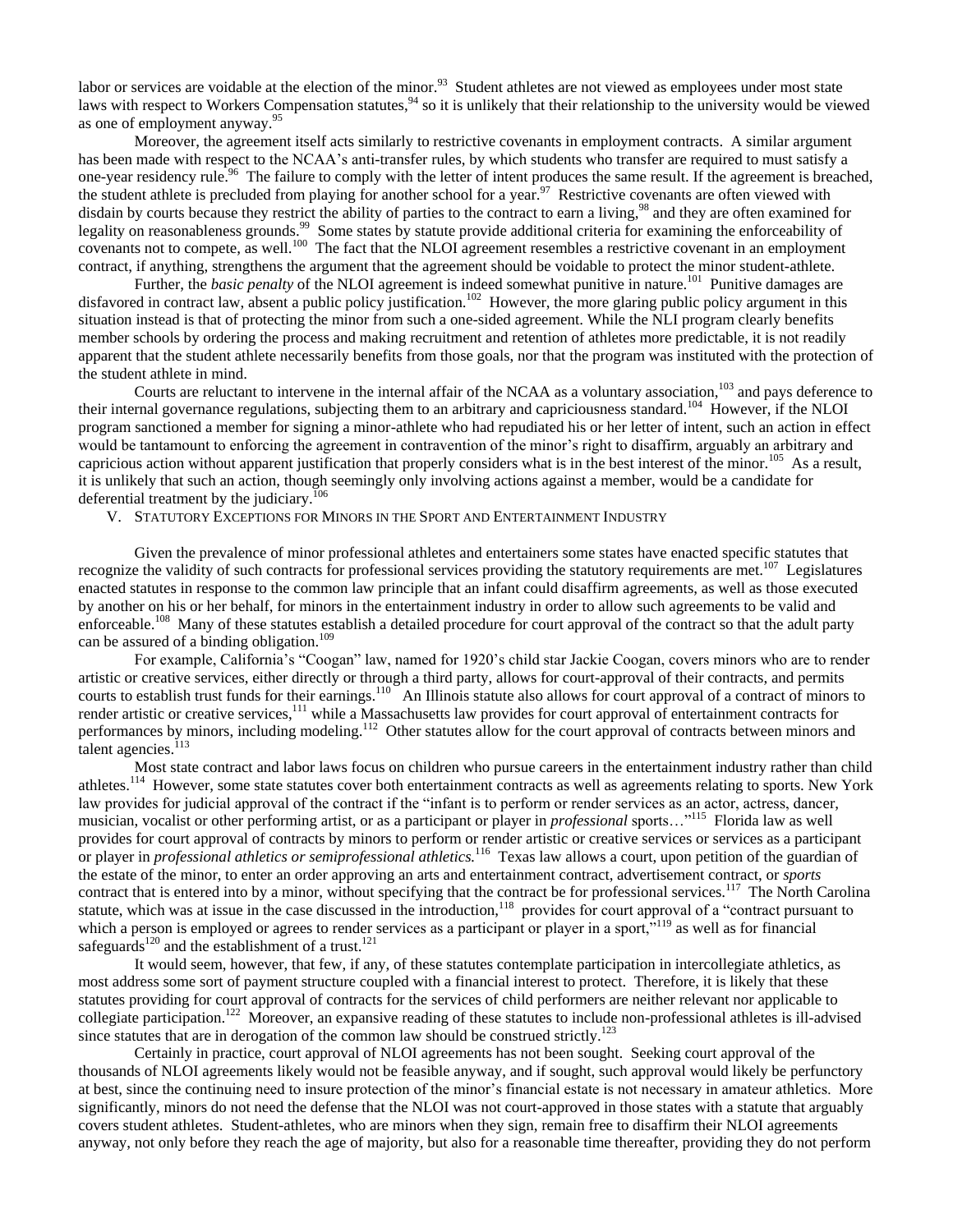some act inconsistent with the intent to exercise the power of avoidance, such as participating in practices or otherwise indicating unequivocally their intent to be bound after reaching their eighteenth birthday.

### VI. IMPLICATIONS GOING FORWARD

### *A. Policy Considerations*

Arguably there is a need for higher standards of fairness in relationships between the NCAA and student athletes, and NCAA rules fail to separate the interests of student athletes from the interests of their universities.<sup>124</sup> "Comparable bargaining power does not exist at the core of the student-athlete/university relationship."<sup>125</sup> That observation can be extended to the athletic scholarship and how it structures the relationship between the NCAA, the university and the student athlete, limiting the term to renewable annual contracts, at the option of the university.<sup>126</sup> "As it exists today, the athletic scholarship contract is an unconscionable contract of adhesion, inconsistent with the important NCAA principles of student-athlete welfare and amateurism."<sup>127</sup>

Further, it is questionable whether or not the educational pursuit is indeed less important than the exploitation of the young person's athletic ability for financial gain.<sup>128</sup> A 1995 study of the decisional structures of the NCAA revealed seven characteristics that cast a degree of doubt upon whether or not the process accurately promotes the notion that one's status as a student should take precedence over one's status as an athlete.<sup>129</sup> As a result of such concerns, reforms have been proposed to re-focus collegiate athletics on the education not the exploitation of the student athlete.<sup>130</sup> Recent cases and commentaries have questioned another alleged form of exploitation by the NCAA and its members, that of the student-athlete's common law right of publicity.<sup>131</sup> For example, Hall of Fame basketball player Oscar Robertson is among three former college athletes who filed suit against the NCAA this year for the alleged illegal use of their images.<sup>132</sup>

Certainly the recruitment of high school athletes is a competitive process that does not necessarily center upon what is in the best interest of the student-athlete.<sup>133</sup> In fact, issues concerning the recruiting of high school athletes have been a focal point of controversy over the life of the NCAA.<sup>134</sup> The recruiting of high school athletes is crucial for the success of the institution's athletic programs, the commensurate financial revenue stream for the institution, as well as for the success of the coaching staff, both financially and professionally.<sup>135</sup> The amount of revenue produced by intercollegiate athletics is substantial<sup>136</sup> and accompanied by the benefits of "money and support for the university; enthusiasm and cohesion to the university community; and enjoyment for the region and entire nation."<sup>137</sup>

Unfortunately, ethical lines are often crossed in pursuit of the golden goose. Reports of improper recruiting tactics abound, and include the use of drugs, alcohol, sex, monetary enticements, grades and test alterations, as well as false representations.<sup>138</sup> Arguably, "the inherent conflict of interest in the universities' bargaining position rebuts the presumption that the schools act in good faith, and demonstrates the need for legal protection of the weaker party."<sup>139</sup> Tales of coaches inking lucrative endorsement contracts in exchange for their players wearing certain athletic gear, scandals involving the sale of players by high school coaches, stories of alumni and boosters compromising the integrity of athletic programs to secure top talent,<sup>140</sup> all lend credence to the notion that the recruitment process is a mine field for the unwary, unsophisticated recruit.<sup>141</sup>

Some student athletes have sued concerning misrepresentations made during the recruiting process about their prospective playing time.<sup>142</sup> Oral misrepresentations made prior to signing day are particularly susceptible to overreaching during the recruitment process when most prospects are inexperienced minors negotiating with seasoned university representatives.<sup>143</sup> "Courts have employed the infancy doctrine to afford greater protection to minors, and the NCAA should be obliged to do so as well."<sup>144</sup>

Criticism that the process is riddled with corrupt practices fuels the concern that minors must be protected from the flurry of predatory adults who do not have their best interests at heart, the same concern that prompted the judicial development of the infancy doctrine under the common law in the first place. Granted, a few months of maturity may not remedy the situation for individual minors who attain the age of majority in relatively short order, but the systemic ignoring of a basic tenet of the legal system certainly adds no credence to the recruitment process. The less well-reasoned, sometimes irrational, decision-making of adolescents counsels against the abrogation of a settled principle of the common law with respect to this genre of agreements. $145$ 

## *B. Recommendations*

Some commentators recognize that the big business of intercollegiate athletics suggest the decline of amateurism in college sports.<sup>146</sup> If as a \$60 billion dollar industry major college sports enterprises indeed are not amateur, and such a characterization is demonstrably false, then arguably intercollegiate athletics should be subject to the application of antitrust, tax and labor laws.<sup>147</sup> Given this realization, several observers are in favor of the compensation of Division I athletes.<sup>148</sup> Should the historical classification of amateurism of college athletics be modified in favor of paying athletes salaries as semiprofessionals, more state statutes governing minors in the sport industry could be applicable to make the NLOI valid, providing the state statutory requirements for court approval were followed and the statutory definitions reasonably could be read to include athletes.<sup>149</sup>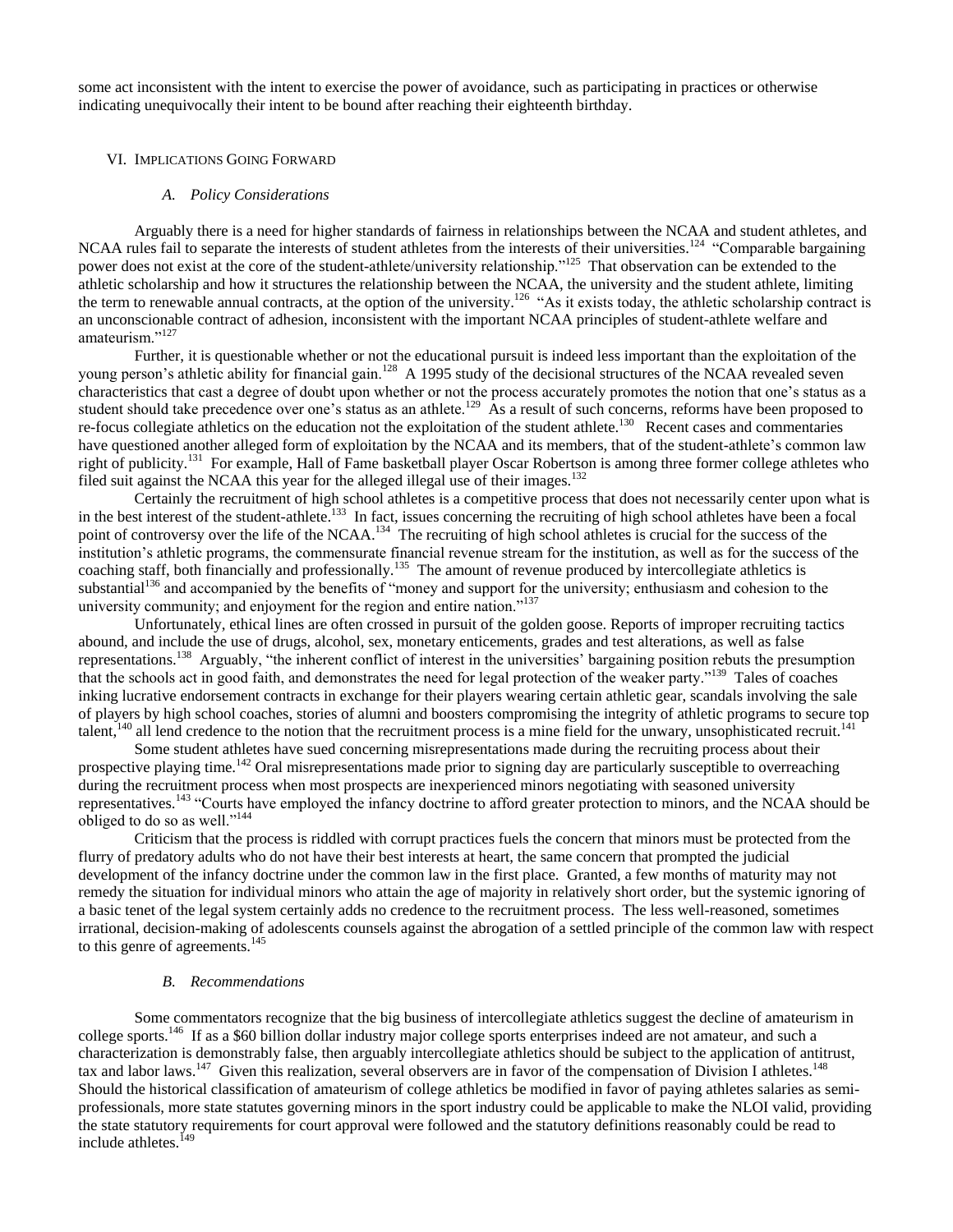Alternatively, the *No-Agency Rule* could be abandoned in favor of allowing minors to be represented by someone who owes a fiduciary duty to act in the best interest of the student-athlete and to protect the minor from overreaching by university recruiters and coaches.<sup>150</sup> Unfortunately, in reality, this approach likely would be available only to assist those athletes whose future commercial potential is substantial. It is unlikely that agents would scramble to represent the greater number of athletes who do not play in Division I's prestigious programs. Thus, such a proposal could be only a partial solution in practice.

Would a statutory exception to the common law that establishes the validity of NLOI agreements be feasible? The infancy doctrine is an integral part of the *common law* of contracts, which by definition is a matter of state law.<sup>151</sup> To change the state common law in this regard would necessitate requesting each state legislature to carve a statutory exception to the state's jurisprudence on the infancy doctrine for the NLOI agreement, a fairly daunting proposition. While federal regulation under the Commerce Clause of intrastate activity is permitted when that activity is economic in nature,<sup>152</sup> for Congress to pass a law in order cloak minors across the nation with contractual capacity for NLOI agreements seems a rather heavy-handed response, and seemingly would necessitate an admission that the enterprise is about the economics and not the education. Moreover, even if either a uniform state act or a federal law could be proposed, for what would it provide? The validity of all NLOI agreements? Court approval of NLOI agreements? Court-approved representation in the NLOI negotiation?

Less drastic measures than a legislative response or the abandonment of amateurism and the no-agency rule are available. The NLOI agreement is voidable until the minor reaches the age of majority, which is eighteen years in most states. However, once the student-athlete reached the age of majority and continued to participate as a member of the sport team, such conduct arguably indicates the intent to be bound by the NLOI; that conduct arguably would constitute a ratification of a previously voidable agreement, the effect of which would be to make the NLOI agreement valid.<sup>153</sup> Rather than rely on conduct manifesting the intent to be bound, a wiser course of action would be for the institution instead to require the studentathlete to ratify the agreement expressly in writing at the age of majority. Of course in this option leaves the institution vulnerable for the time period between signing day and the student-athlete's eighteenth birthday.

While some observers have called for the complete elimination of the NLOI agreement,<sup>154</sup> another option is for the NCAA to abandon the arbitrary deadlines imposed by the various national signing days and permit athletes to sign a binding NLOI on their eighteenth birthday. Arguably the elimination of a national signing day could help to level the playing field more between the university and the athlete, since coaches tend to over-sign athletes, many of whom are dismissed before the season effectively starts.<sup>155</sup> A uniform day was established for the convenience of universities, not the student-athlete, and that rationale is insufficient for completely disregarding the common law's infancy doctrine. While such a change could result in a more chaotic recruiting process for athletic departments, in reality it will protect the institution because now recruits who are minors can walk away from the NLOI agreement without ramification, contrary to what it states.

What of prospective players who will not be eighteen years old before the start of practice season? Currently, there is no mandatory requirement for a NLOI agreement, so the athlete could report and play without having signed one.<sup>156</sup> True, the current *basic penalty* of the loss of one season and a required one academic year in residence at the next institution before being able to play is unavailable because the agreement is voidable;<sup>157</sup> however, it would seem that the parent could act as a surety for the financial aid offer extended. In other words, since scholarship offers are limited,<sup>158</sup> it would seem reasonable for the institution to protect its financial position against the minor's disaffirmance by allowing liquidated damages equivalent to the financial aid irrevocably committed and potentially lost if the minor left the institution.<sup>159</sup> Of course, the language used to convey this provision should be clear and unambiguous, in bold print, and adequately explained to recruits and their co-signors, with a disclosure that a signed agreement is not required in order to participate in the institution's athletic program. And while agreed upon damages may be recoverable, providing they are reasonable and related to the foreseeable harm flowing from a breach, the institution could not penalize student athletes from changing schools if they are minors when they sign the NLOI.

Finally, even if the first-year student athlete becomes of age and signs a binding NLOI agreement, that student typically still may be impressionable, unsophisticated and naïve. Many student athletes choose the school for which they will play because of the coach, who assumes a somewhat parental position in their relationship to the young athlete. Predictably, then, a coaching change is one of the major reasons student athletes seek to be released from their signed NLOI agreement. Arguably, the inability of the student-athletes to make an informed decision about their choice of school in such cases counsels against holding them to the agreement, even if they are of age when it is signed.<sup>161</sup> As a result, the NCAA also should seriously consider permitting a limited exception to all valid NLOI agreements and as a matter of policy to permit student athletes, at their discretion, to rescind their commitment in the event of a coaching change. This policy shift may not be in the best interest of the member schools, but it would be in the best interest of the young student-athlete, who in good faith accepted the bid in reliance on existing facts concerning the coaching staff.

# VII.CONCLUSION

Thousands of prospective student-athletes sign NLOI agreements every year. A great number of these enthusiastic recruits are minors and are not bound by the agreement under the common law's infancy doctrine. The fact that their parents signed in approval has no legal effect other than to mislead the minor into believing in the irrevocability of their commitment. Unfortunately, the student-athlete's punishment for breaching the voidable agreement is the loss of one season of competition and a required one academic year in residence before competing for another institution, a penalty enforced by the NLOI's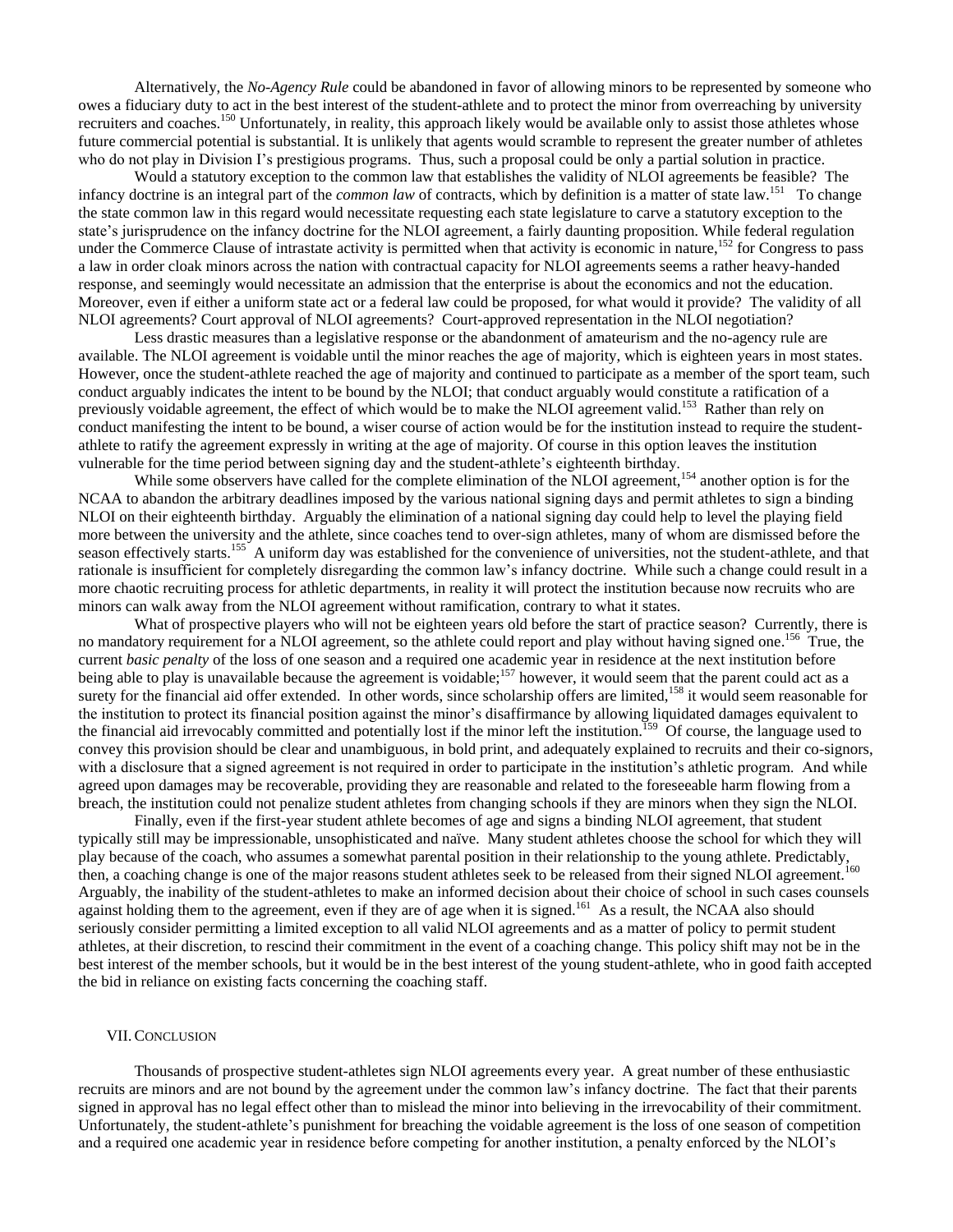member institutions, which otherwise would be sanctioned for permitting students to play unless they were released from their NLOI agreement. While some state laws recognize the need for child performers to enter into valid contracts for services, and permit court-approval of such contracts, amateur intercollegiate athletes are unlikely to be covered by such laws. Given the predatory mine field that characterizes college recruiting today, the NCAA should recognize the protection afforded minors by the common law and abandon its established signing days in favor of allowing student athletes to enter into valid agreements once they have reached the age of majority. As it stands, the NCAA is perpetuating a charade with its basic penalty provision and misleading thousands of recruits into believing they are bound once they sign the NLOI agreement, when in fact that agreement is voidable during their minority *and* for a reasonable period of time thereafter, providing there has not been an express or implied ratification of the agreement.

<sup>2</sup> Tim Stevens, *Letters of intent might not stand up*, NEWSOBSERVER.COM (Sept. 22, 2009), *available at*  [http://www.newsobserver.com/2009/09/18/58399/letters-of-intent-might-not-stand.html.](http://www.newsobserver.com/2009/09/18/58399/letters-of-intent-might-not-stand.html) *See also* Luke DeCock, *Letter of intent in college athletics is faulty*, NEWSOBSERVER.COM (Aug. 8, 2010), *available at*  <http://www.newsobserver.com/2010/08/08/619278/letter-of-intent-faulty.html> (discussing the case and the issue of minors and

letters of intent).

3 Stevens, *id*.

4 *Id.* 

 $\overline{a}$ 

<sup>5</sup> JOHN D. CALAMARI & JOSEPH M. PERILLO, THE LAW OF CONTRACTS §§ 8.1-8.9 (4<sup>th</sup> ed. 1998). Minors also may have a reasonable time to disaffirm a contract after reaching majority age. Sisneros v. Garcia, 613 P.2d 422, 423 (N.M. 1980). 6 For a discussion of minority as a defense to an otherwise binding contractual arrangement *see infra* notes 32-58, and accompanying text.

<sup>8</sup> WONG, *id.* at 165. For a history of the regulatory and enforcement structure of the NCAA see Kevin E. Broyles, *NCAA Regulation of Intercollegiate Athletics: Time for a New Game Plan,* 46 ALA. L. REV. 487, 490-93 (1995).

<sup>9</sup> The Intercollegiate Athletic Association of the United States was formed later in 1906 and took its present name, the NCAA, in 1910. *History*, NATIONAL COLLEGIATE ATHLETIC ASSOCIATION,

<http://www.ncaa.org/wps/wcm/connect/public/NCAA/About+the+NCAA/Who+We+Are/About+the+NCAA+history> (last visited Mar. 2, 2011).

<sup>10</sup> *Id.* Eventually, more rules committees were formed and more championship series were created. *Id.* 

<sup>11</sup> Five years later, Division I created subdivisions I-A and I-AA for football, which were renamed the Football Bowl Subdivision and the Football Championship Subdivision in 2007. *Id.*

<sup>12</sup> Jeffrey J.R. Sundram, Comment, *The Downside of Success: How Increased Commercialism Could Cost the NCAA Its Biggest Antitrust Defense*, 85 TUL. L. REV. 543, 546-50 (2010).

 $^{13}$  For an overview of the NCAA's regulation of recruiting see ROBERT C. BERRY & GLENN M. WONG, LAW AND BUSINESS OF THE SPORT INDUSTRIES VOL. II § 1.41-3 (1986).

<sup>14</sup> Michelle Brutlag Hosick, *History of the National Letter of Intent*, NATIONAL COLLEGIATE ATHLETIC ASSOCIATION (Feb. 2, 2011), *available at* [http://www.ncaa.com/news/ncaa/2011-02-02/history-national-letter-intent.](http://www.ncaa.com/news/ncaa/2011-02-02/history-national-letter-intent)

<sup>15</sup> *Id.*  $^{16}$  *Id.* 

 $17$  The NCAA administers the NLOI program; however, only the CCA has the power to make changes to the program, which is still governed by the CCA through a group of four, five-member committees: NLI Policy and Review Committee, Division I Appeals Committee, Division II Review Committee and Division II Appeals Committee. *Id.* <sup>18</sup> *Id.*

<sup>19</sup> Gil Fried & Michael Hiller, *ADR in Youth and Intercollegiate Athletics,* 1997 B.Y.U.L. REV. 631, 643-4.

<sup>20</sup> Meyer, *supra* note 1, at 243-44.

<sup>21</sup> *Quick Reference Guide to the NLI*, NATIONAL COLLEGIATE ATHLETIC ASSOCIATION,

[http://www.ncaa.org/wps/wcm/connect/85bbf0004e0dc6ec94fef41ad6fc8b25/NLI+Guide+2010-](http://www.ncaa.org/wps/wcm/connect/85bbf0004e0dc6ec94fef41ad6fc8b25/NLI+Guide+2010-11.pdf?MOD=AJPERES&CACHEID=85bbf0004e0dc6ec94fef41ad6fc8b25)

[11.pdf?MOD=AJPERES&CACHEID=85bbf0004e0dc6ec94fef41ad6fc8b25](http://www.ncaa.org/wps/wcm/connect/85bbf0004e0dc6ec94fef41ad6fc8b25/NLI+Guide+2010-11.pdf?MOD=AJPERES&CACHEID=85bbf0004e0dc6ec94fef41ad6fc8b25) (last visited Mar. 2, 2011).

<sup>22</sup> Fried & Hiller, *supra* note 19, at 644.

<sup>23</sup> Leroy Pernell, *Drug Testing of Student Athletes: Some Contract and Tort Implications*, 67 DEN. UNIV. L. REV. 279, 284 (1990) (discussing the NLOI as a contractual obligation). The Release Request form is available online. *National Letter of Intent Release Request Form*, NATIONAL COLLEGIATE ATHLETIC ASSOCIATION,

<sup>&</sup>lt;sup>1</sup> For an overview of the NLOI program see Stacey Meyer, Comment, *Unequal Bargaining Power: Making the National Letter of Intent More Equitable,* 15 MARQ. SPORTS L. REV. 227, 227-231 (2004); Michael J. Riella, Note, *Leveling the Playing Field: Applying the Doctrines of Unconscionability and Condition Precedent to Effectuate Student-Athlete Intent under the National Letter of Intent*, 43 WM. & MARY L. REV. 2181, 2185-88 (2002).

GLENN M. WONG, ESSENTIALS OF SPORT LAW 17 (4<sup>th</sup> ed. 2010). In 2009-10 the NCAA's total revenue stream exceeded \$700,000,000 and its television revenue alone amounted to \$638,980,000. *Id.* at 21. *See also* Orion Riggs, *The Facade of Amateurism: The Inequities of Major-College Athletics,* 5 KAN. J.L. & PUB. POL'Y 137, 138-40 (1996) (discussing the big business of college athletics).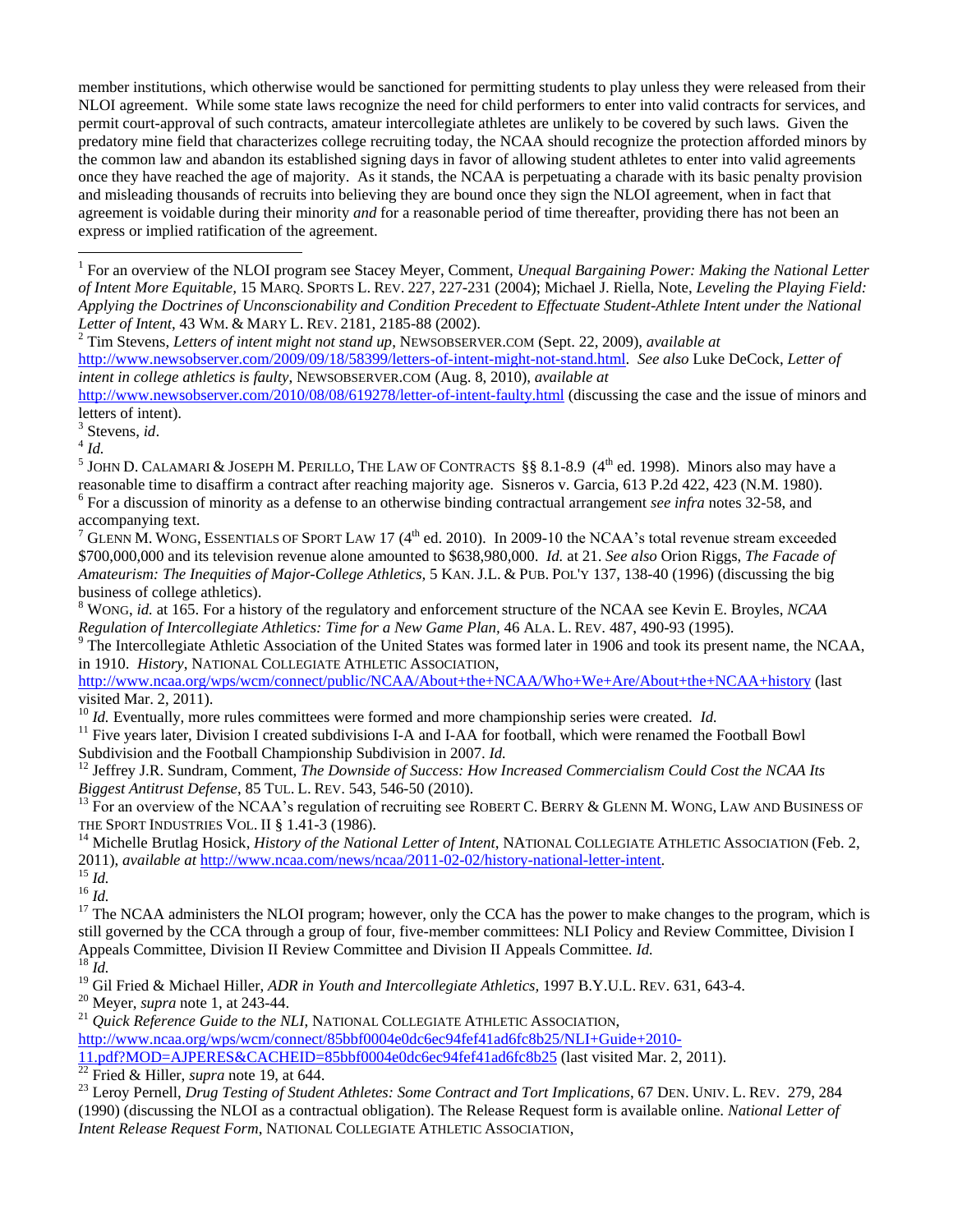[http://www.ncaa.org/wps/wcm/connect/e9d8b7004e0dc6e094f2f41ad6fc8b25/Release+Request+Form+9.24.08%29.pdf?MOD](http://www.ncaa.org/wps/wcm/connect/e9d8b7004e0dc6e094f2f41ad6fc8b25/Release+Request+Form+9.24.08%29.pdf?MOD=AJPERES&CACHEID=e9d8b7004e0dc6e094f2f41ad6fc8b25) [=AJPERES&CACHEID=e9d8b7004e0dc6e094f2f41ad6fc8b25](http://www.ncaa.org/wps/wcm/connect/e9d8b7004e0dc6e094f2f41ad6fc8b25/Release+Request+Form+9.24.08%29.pdf?MOD=AJPERES&CACHEID=e9d8b7004e0dc6e094f2f41ad6fc8b25) (last visited Mar. 2, 2011) [hereinafter *Release Request* 

*Form*].

<sup>24</sup> *Release Request Form, id.*

<sup>25</sup> *Id.*

 $\overline{a}$ 

<sup>26</sup> *Id.*

<sup>27</sup> *NLI: Penalty Provisions & Appeals Process*, NATIONAL COLLEGIATE ATHLETIC ASSOCIATION,

[http://www.ncaa.org/wps/wcm/connect/2f47b5004e0dc6de94eff41ad6fc8b25/Appeals+Process+Sheet+%2810.01.10%29.pdf?](http://www.ncaa.org/wps/wcm/connect/2f47b5004e0dc6de94eff41ad6fc8b25/Appeals+Process+Sheet+%2810.01.10%29.pdf?MOD=AJPERES&CACHEID=2f47b5004e0dc6de94eff41ad6fc8b25) [MOD=AJPERES&CACHEID=2f47b5004e0dc6de94eff41ad6fc8b25](http://www.ncaa.org/wps/wcm/connect/2f47b5004e0dc6de94eff41ad6fc8b25/Appeals+Process+Sheet+%2810.01.10%29.pdf?MOD=AJPERES&CACHEID=2f47b5004e0dc6de94eff41ad6fc8b25) (last visited Mar. 2, 2011).

 $\overline{\frac{28}{ld}}$ .

<sup>29</sup> *Id.* Last year, fewer than seven hundred prospective student-athletes, who signed a NLOI, requested releases. Of these, thirty did not eventually obtain their release. Hosick, *supra* note 14.

<sup>30</sup> The NLOI acknowledges that all participating conferences and institutions are obligated to respect the agreement and cease recruiting of the signed athlete. *National Letter of Intent*, [http://sportsillustrated.cnn.com/2009\\_images/letterofintent.pdf](http://sportsillustrated.cnn.com/2009_images/letterofintent.pdf) (last visited Mar. 2, 2011).

<sup>31</sup> *NLI Signing days*, NATIONAL COLLEGIATE ATHLETIC ASSOCIATION,<http://www.ncaa.org/wps/wcm/connect/nli/nli> (last visited Mar. 2, 2011).

 $32$  RESTATEMENT (SECOND) OF CONTRACTS §12 (1981). For a summary of capacity as a contractual requirement and the common law rules applied to minors see 42 AM. JUR. 2d *Infants* §§ 39-136 (2010).

 $33$  Along with minors, persons who are mentally incompetent or intoxicated also lack contractual capacity. RESTATEMENT (SECOND) OF CONTRACTS §§15-16 (1981). *See* Hedgepeth v. Home Savings & Loan Ass'n, 361 S.E.2d 888 (N.C. App. 1987) (discussing the requirements for disaffirmance by mentally incompetent parties). *See also* First State Bank of Sinai v. Hyland, 399 N.W.2d 894 (S.D. 1987) (discussing the circumstances under which a party can avoid a contract based on intoxication). Historically, married women also lacked capacity to take, hold or convey property, a restriction which was removed by state legislatures through the enactment of Married Women's Property Acts. Peddy v. Montgomery, 345 So. 2d 631, 633-34 (1977). <sup>34</sup> Mellott v. Sullivan Ford Sales, 236 A.2d 68, 70 (Me. 1967). Similar protection is afforded minors by the Civil Law in

Louisiana. Melvin John Dugas, *The Contractual Capacity of Minors: A Survey of the Prior Law and the New Articles*, 62 TUL. L. REV. 745 (1987-88) (discussing the Civilian Code and Louisiana law). For a discussion of the infancy doctrine and comparison of the law of the United States and England see Simon Goodfellow, Note, *Who Gets the Better Deal?: A* 

*Comparison of the U.S. and English Infancy Doctrines*, 29 HASTINGS INT'L & COMP. L. REV. 135 (2005).

<sup>35</sup> Larry Cunningham, *A Question of Capacity: Towards a Comprehensive and Consistent Vision of Children and Their Status under Law*, 10 U.C. DAVIS J. JUV. L. & POL'Y 275, 290 (2006).

<sup>36</sup> RESTATEMENT (SECOND) OF CONTRACTS § 14 (1981).

<sup>37</sup> CALAMARI & PERILLO, *supra* note 5, at § 8.2. *See also* Langstraat v. Midwest Mutual Ins. Co., 217 N.W.2d 570 (Iowa 1974) (refusing to permit selective disaffirmance of provisions in a contract for insurance).

 $38$  Quality Motors, Inc., v. Hays, 225 S.W.2d 326, 328 (Ark. 1949) (stating the rule that a minor may disaffirm contracts by returning the consideration received as is available). *See also* Robertson v. King, 280 S.W.2d 402 (Ark. 1955) (holding that the minor was entitled to recover the reasonable market value of the car at the time of purchase, since the consideration given by the minor was no longer available).

<sup>39</sup> See Dodson v. Shrader, No. 89-128-II, 1989 Tenn. App. LEXIS 683 (Tenn. App. Oct. 20, 1989) (stating the rule that permits reasonable compensation for the use of the item, or for depreciation, or for willful or negligent damage by the minor). <sup>40</sup> *See, e.g.,* Halbman v. Lemke, 298 N.W.2d 562 (Wis. 1980) (holding that a disaffirming minor need not make restitution); Swalberg v. Hannegan, 883 P.2d 931 (Utah App. 1994) (holding that state law does not require the minor to restore a plaintiff to his pre-contractual status).

<sup>41</sup> See, e.g., Haydocy Pontiac, Inc. v. Lee, 250 N.E. 2d 898 (Ohio App. 1969) (concluding that an infant who induces the contract through false representation may not disaffirm the contract without returning the consideration to the other party); Chagnon v. Keser, 410 P.2d 637 (Colo. 1966) (concluding that while misrepresenting one's age does not destroy the right to disaffirm, damages incurred as a result of the false representation may be deducted); Doenges-Long Motors, Inc. v. James M. Gillen, 328 P.2d 1077 (Colo. 1958) (allowing recovery for the damages that flowed from the misrepresentation).

<sup>42</sup> Sims v. Everhardt, 102 U.S. 300, 313 (1880) ("a fraudulent representation of capacity cannot be an equivalent for actual capacity").

 $^{43}$  For example, a state statute may prohibit disaffirmance. KAN. STAT. ANN. § 38-103 (2009) (prohibiting disaffirmance when, because of the minor's own misrepresentations as to his majority, or because the minor engaged in business as an adult, the other party had reason to believe the minor was capable of contracting). *See also* Myers v. Hurley Motor Co., 273 U.S. 18 (1926) (allowing a set-off for depreciation when the minor only appeared to be of age, but made no affirmative misrepresentation). The Supreme Court stated, "The defense, in effect, is that the plaintiff was guilty of tortious conduct to the injury of the defendant in the transaction out of which his own cause of action arose. In such case it is well settled that the relief is by way of recoupment." *Id.* at 27.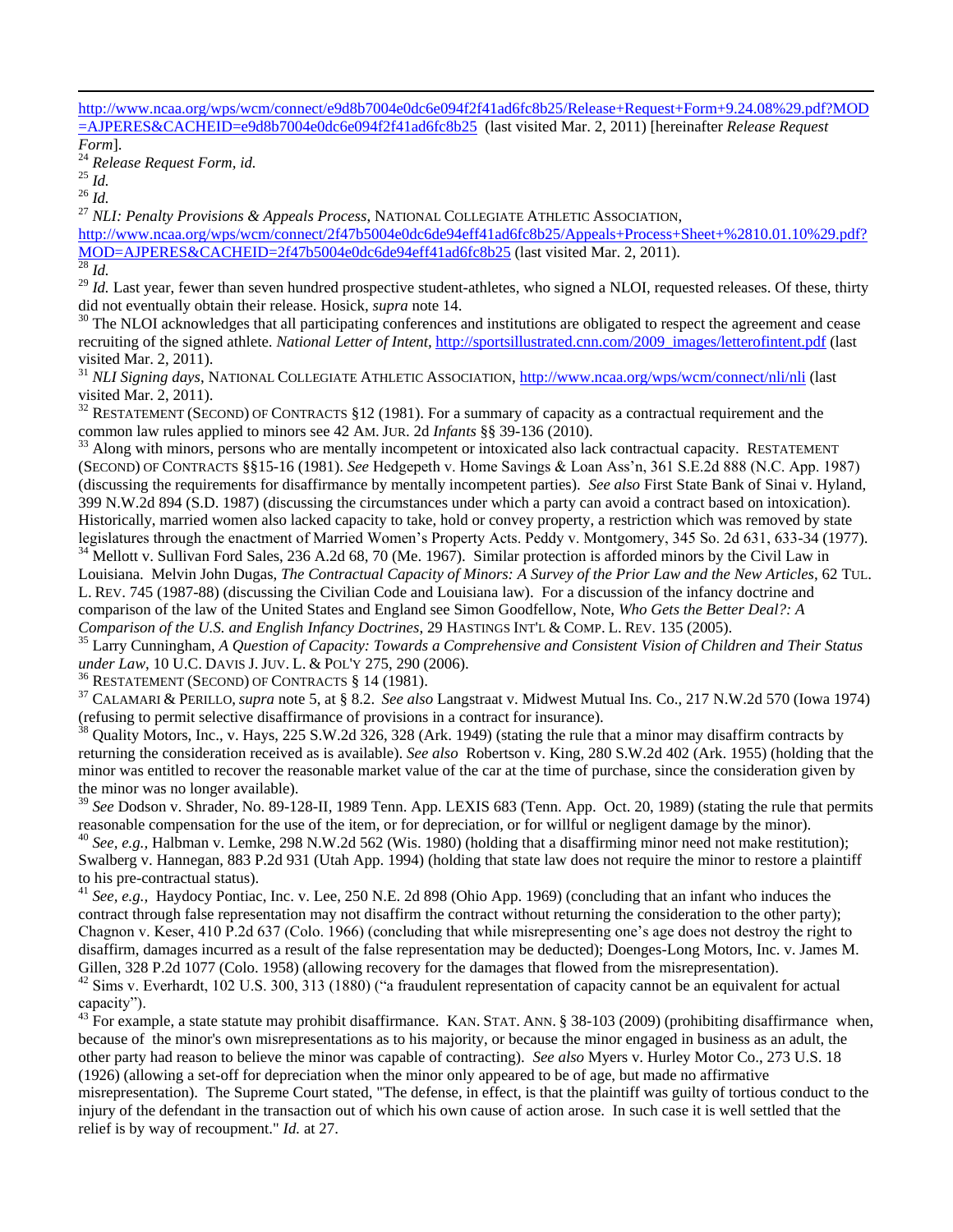<sup>44</sup> CALAMARI & PERILLO, *supra* note 5, at § 8.3.

 $\overline{a}$ 

<sup>45</sup> *See, e.g.,* Gastonia Personnel Corp. v. Rogers, 172 S.E.2d 19 ( N.C. 1970) (concluding that the services of an employment agency could constitute a necessary if reasonably required in order to enable the minor to provide for himself and his dependents); Cidis v. White, 71 Misc. 2d 481, 336 N.Y.S.2d 362 (1972) (determining that contact lenses are necessaries and requiring the minor to pay their fair value); Marshall v. Housing Authority of the City of Taylor, 866 F. Supp. 999 (W.D. Tex. 1994) (determining that whether or not lodging is a necessary is a question of fact to be determined by the jury); Schmidt v. Prince George's Hosp., 784 A.2d 1112 (Md. 2001) (finding the minor liable for necessary medical treatment associated with a car accident when parents diverted insurance proceeds); Young v. Phillip Weaver, 883 So.2d 234 (Ala. Civ. App. 2003) (holding that an apartment was not a necessity because the minor was able to return to her parents' home at any time).

<sup>46</sup> Rose v. Sheehan Buick, Inc., 204 So.2d 903 (Fla. App. 1967) (holding that car was a necessary item for the minor to carry out his business).

<sup>47</sup> *See, e.g.,* IDAHO CODE § 32-104 (2011); N.D. CENT. CODE, § 14-10-12 (2010); MONT. CODE ANN. § 41-1-305 (2010). <sup>48</sup> 42 AM. JUR. 2d *Infants* §46-56 (2010). *See, e.g.,* MO. REV. STAT. § 431.055 (2010) (allowing 16-year olds in certain circumstances, to contract for housing, employment, the purchase of an automobile, student loans, admission to high school or postsecondary school, medical care, establishing bank accounts, or services relating to being a victim of domestic or sexual violence). For a discussion of the relevance of such statutory exceptions to the NCAA NLOI program *see infra* notes 107-123, and accompanying text.

<sup>49</sup> Cunningham, *supra* note 35, at 290. *See also, e.g..,* KY. REV. STAT. ANN. § 384.090 (2010) (enforcing contracts of infants executed to obtain benefits of federal law providing for the making or guaranty of loans to war veterans).

<sup>50</sup> *See, e.g.,* ARIZ. .REV. STAT. ANN. § 20-1106 (2011) (allowing minors of at least fifteen years to contract for life or disability insurance); COLO. REV. STAT. 10-4-104 (2010) (allowing minors sixteen years or older to contract for property or liability insurance); MASS. GEN. LAWS ANN. ch. 175, § 128 (2010) (permitting minors 15 years an over to contract for life insurance) <sup>51</sup> *Infra* notes 72-73, and accompanying text.

 $^{52}$  *E.g.*, NEV. REV. STAT. ANN.  $\frac{609.550}{9.550}$  (2010) (limiting minor's ability to dispute validity of contract approved by court). <sup>53</sup> 42 AM. JUR. 2d *Infants* § 40 (2010). *See also* Parrent v. Midway Toyota, 626 P.2d 848 (Mont. 1981) (holding that the minor was not bound even though a parent was present and approved without signing the agreement).

<sup>54</sup> *See, e.g.,* KAN. STAT. ANN. § 38-108 (2011) (allowing district courts the authority to confer upon minors the rights of majority concerning contracts and real and personal property); OKL. STAT. tit. 10 § 91 (2010) (allowing district courts to authorize and empower persons under the age of eighteen years to transact business).

<sup>55</sup> CALAMARI & PERILLO, *supra* note 5, at § 8.4.

<sup>56</sup> *See, e.g.,* In re The Score Board, Inc. 238 B.R. 585, 593 (Bankr. D.N.J. 1999) (concluding that depositing a check in payment for the minor's performance after reaching majority age was conduct amounting to the ratification of a contract); Marshall v. Fletcher, 632 N.E.2d 1105 (Ill. App. 1994 ) (concluding that occupancy and payment of rent constituted an unequivocal ratification of a lease).

 $57$  While under the Uniform Commercial Code a minor's contract with respect to the sale of goods is voidable as well, if the purchaser of a good from a minor subsequently sells that good to a good faith purchaser for value, that party no longer has a voidable title. Section 2-403(1) provides that "a person with voidable title has power to transfer a good title to a good faith purchaser for value." U.C.C. § 2-403(1) (1990).

<sup>58</sup> CALAMARI & PERILLO, *supra* note 5, at § 8.3.

<sup>59</sup> Typically the consideration to support the letter of intent is the athlete's commitment in exchange for a full scholarship. However, as long as financial aid is promised by the institution, the NLOI agreement is binding as per NCAA rules. *NLI Provisions: Financial Aid Requirement*, NATIONAL COLLEGIATE ATHLETIC ASSOCIATION,

<http://www.ncaa.org/wps/wcm/connect/nli/NLI/NLI+Provisions/Financial+Aid+Requirement> (last visited Mar. 2011).  $60$   $\cdot$  The NLI is a contract which imposes obligations upon a prospective student-athlete and the university who executes it." Knapp v. Northwestern Univ., No. 95 C 6454, 1996 U.S. Dist. LEXIS 12463 (E.D. Ill. Aug. 23, 1996). *See also, e.g.,* Taylor v. Wake Forest University, 191 S.E.2d 379 (N.C. App. 1972) (holding that the relationship between a student-athlete and the university was contractual in nature); Barille v. Univ. of Va., 441 N.E.2d 608 (Ohio App.1981) (stating that the conclusion that the relationship between a student and a college is contractual in nature is particularly applicable to college athletes who contract by financial aid or scholarship agreement to attend college and participate in intercollegiate athletics); Treadwell v. St. Joseph High Sch., et al, No. 98 C 4906, 1999 U.S. Dist. LEXIS 14733 (N.D. Ill. Sept. 13, 1999) (referring in dicta to the NLI as a contract); Pryor v. Spivey, 153 F. Supp. 2d 710 (E.D. Pa. 2001) (referring in dicta to the NIL as a contract with conditions); O'Brien v. Ohio St. Univ., No. 06AP-946, 2007 Ohio App. LEXIS 4316, (Ohio Sept. 20, 2007) (stating that the NLI acts as a contract between a school and a prospective student-athlete, giving notice to all other schools of the athlete's commitment to the school designated in the NLI). While the NLOI and its attending circumstances may constitute a contractual obligation, and oral assurances of a position on an intercollegiate team may not be sufficient evidence of a contract. Giuliani v. Duke University, No. 1:08CV502, 2009 U.S. Dist. LEXIS 44412 (M.D.N.C. May 19, 2009).

<sup>61</sup> Michael J. Cozzillio, *The Athletic Scholarship and the College National Letter of Intent: A Contract by Any Other Name*, 35 WAYNE L. REV. 1275, 1283-84 (1989); Fried & Hiller, *supra* note 19, at 643-4; Pernell, *supra* note 23, at 284; Riella, *supra*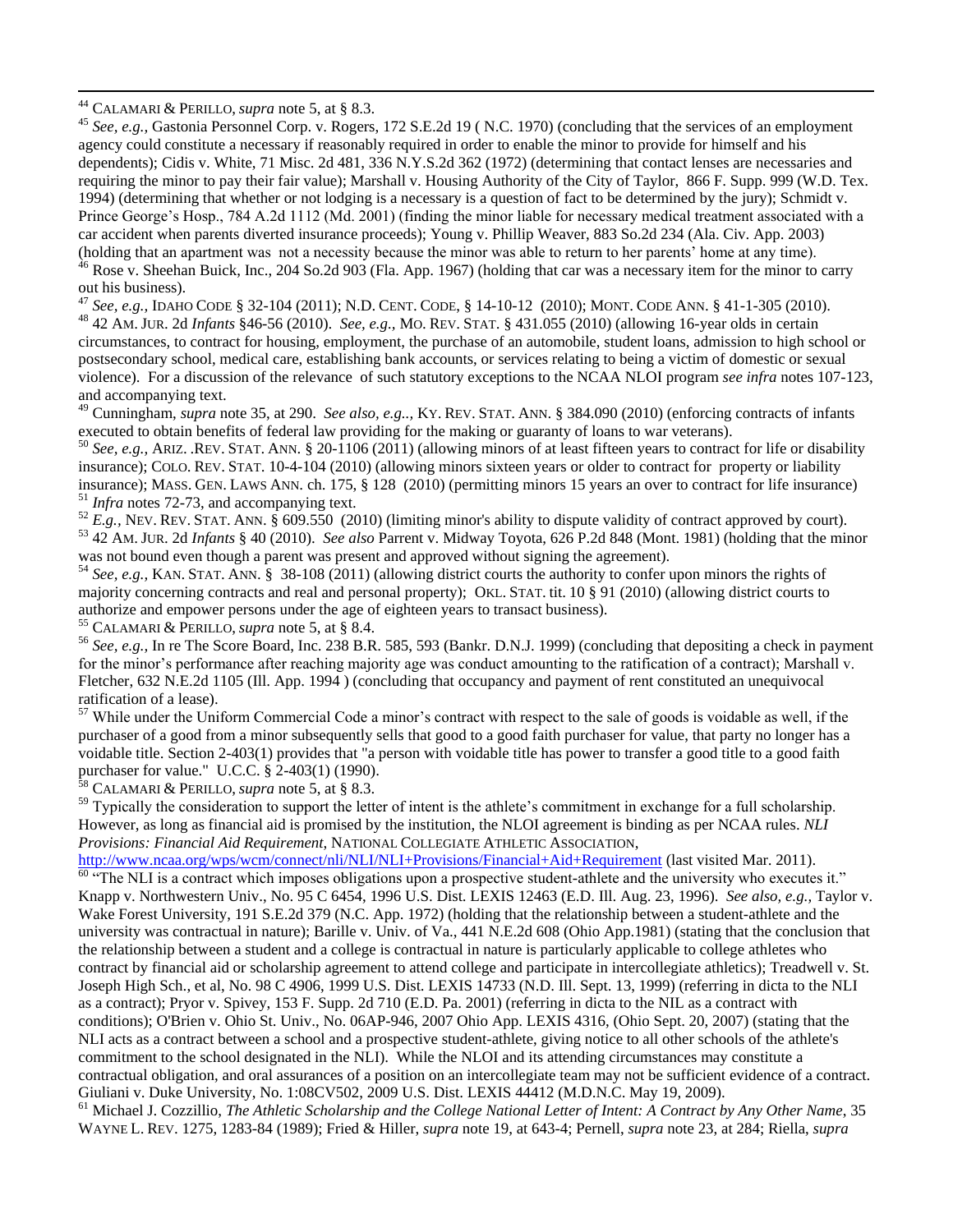note 1, at 2193-96; Kevin Stangel, Comment, *Protecting Universities' Economic Interests: Holding Student-Athletes and Coaches Accountable for Willful Violations of NCAA Rules*, 11 MARQ. SPORTS L. REV. 137, 140-47 (2000). *See also* Derek Quinn Johnson, Note, *Educating Misguided Student Athletes: An Application of Contract Theory,* 85 COLUM. L. REV. 96, 114- 117 (1985) (asserting that the financial aid statement, the letter of intent, the university bulletin, the general catalogue, and the various brochures and pamphlets , as well as the negotiations between the parties, manifest the existence of a contract).

 $62$  For example, the NLOI may be predicated on the achievement by the student athlete of a satisfactory grade point average or college admission test score. Spivey v. NCAA, 153 F. Supp. 2d 710 (E.D. Pa. 2001); Hall v. NCAA, 985 F. Supp. 782 (N.D. Ill. 1997).

<sup>63</sup> *See supra* notes 22-24, and accompanying text.

<sup>64</sup> 920 N.E.2d 203 (Ohio Ct. Comm. Pl. 2009).

<sup>65</sup> *Id.* at 210-11.

<sup>66</sup> *Id.* at 211.

 $\overline{a}$ 

 $67$  *Id.* at 212. The judgment was later vacated by the settlement in the case. For a discussion of the case and its potential ramifications see Richard G. Johnson, *Submarining Due Process: How the NCAA Uses Its Restitution Rule to Deprive College Athletes of Their Right of Access to the Courts…Until Oliver v. NCAA,* 11 FL. COASTAL L. REV. 459 (2010).

<sup>68</sup> *See also* Bloom v. NCAA, 93 P.3d 621, 624 (Colo. App. 2004) (holding that a student athlete had third party beneficiary status to pursue a claim).

<sup>69</sup> *See supra* notes 32-58, and accompanying text.

<sup>70</sup> *See supra* notes 44-47, and accompanying text.

<sup>71</sup> 42 AM. JUR. 2d *Infants* § 69 (2010). "Under present day conditions, as in the, a college education is not, as matter of law, a necessary, though very likely circumstances could be shown which would warrant that conclusion as matter of fact." Moskow v. Marshall , 171 N.E. 477, 479 (Mass. 1930) (citation omitted).

<sup>72</sup> Under the Model Minor Student Capacity to Borrow Act, any written obligation signed by a minor 16 years or older "in consideration of an educational loan received by him from any person is enforceable as if he were an adult at the time of execution, but only if prior to the making of the educational loan an educational institution has certified in writing to the person making the educational loan that the minor is enrolled, or has been accepted for enrollment, in the educational institution." MODEL MINOR STUDENT CAPACITY TO BORROW ACT (1969). The act has been adopted by Arizona and North Dakota. ARIZ .REV.STAT. § 44-140.01 (2011); N.D. CENT. CODE § 14-10.2-02 (2011).

<sup>73</sup> *See, e.g*., ALASKA STAT. § 14.43.140 (2011) (enforcing a written obligation entered into by 16-year old minor for the purpose of furthering the minor's education in a career program or an institution of higher learning); MO. REV. STAT. § 431.067 (2010) (permitting minors to contract to borrow money to defray the necessary expenses of attending any accredited university, college or conservatory); N.C. GEN. STAT. § 116-174.1 (2010) (granting minors of 17 years the authority to execute loans for obtaining a secondary education); GA. CODE ANN. § 13-3-23 (2011) (providing that contracts, notes or other evidence of indebtedness executed by a minor for a loan from any trust fund for educational purposes to any educational institution shall be valid and binding); N.J. STAT. ANN. § 18A:71C-9 (2011) (making educational loans executed by minors valid); WASH. REV. CODE ANN. § 26.30.020 (2011) (making written obligation signed by a minor sixteen or older for educational loans enforceable).

<sup>74</sup> For example, in 2008 Federal Student Aid delivered approximately \$100 billion in financial aid to almost 11 million students and families. *U.S. Department of Education Expands Its Student Loan Servicing Capacity*, U.S. DEPT. EDUC. (June 17, 2009), *available at* [http://www.ed.gov/news/press-releases/us-department-education-expands-its-student-loan-servicing](http://www.ed.gov/news/press-releases/us-department-education-expands-its-student-loan-servicing-capacity)[capacity.](http://www.ed.gov/news/press-releases/us-department-education-expands-its-student-loan-servicing-capacity)

<sup>75</sup> Additionally, some statutes may permit parental consent to bind the minor with respect to specific agreements. *See* BURNS IND. CODE ANN. § 22-3-2-15(c) (2011) (providing that a minor dependent, by parent or legal guardian, may compromise worker's compensation disputes and may enter into a compromise settlement upon approval by a member of the worker's compensation board).

 $^{76}$  At common law an infant could disaffirm his written consent as well as a consent executed by another on his or her behalf. Shields v. Gross, 448 N.E.2d 108, 110 (Ct. App. N.Y. 1983) (citing cases). *See also* Bombardier v. Goodrich, 110 A. 11, 11 (Vt. 1920) ("The assent of the father adds nothing to the binding force of an infant's promise."); Hines v. Cheshire, 219 P.2d 100, 104-05 (Wash. 1950) ("The law seems to be settled that an infant is not precluded from disaffirming by reason of the fact that an adult joined with him in signing the contract."); Hogue et al. v. Wilkinson, 291 S.W.2d 750, 755 (Tex. Civ. App. 1956) (stating that "even if the mother and grandfather had signed the written contracts as agents of the minor plaintiff, such contracts would not have bound the minor if he wished to disaffirm."); Schmidgall v. Engelke, 224 N.E.2d 590 (Ill App. 1967) ("A minor's right to disaffirm his contract is not affected by parental approval, and a parent by his relationship to minor is without authority to enter into contracts binding on a minor.").

<sup>77</sup> Vogelsang v. Null, 67 Tex. 465, 3 S.W. 451, 452 (Tex. 1887).

<sup>78</sup> No. 03 Civ. 2617 (RJH), 2004 U.S. Dist. LEXIS 8652 (S.D. N.Y. May 14, 2004).

<sup>79</sup> *Id*. at \*16.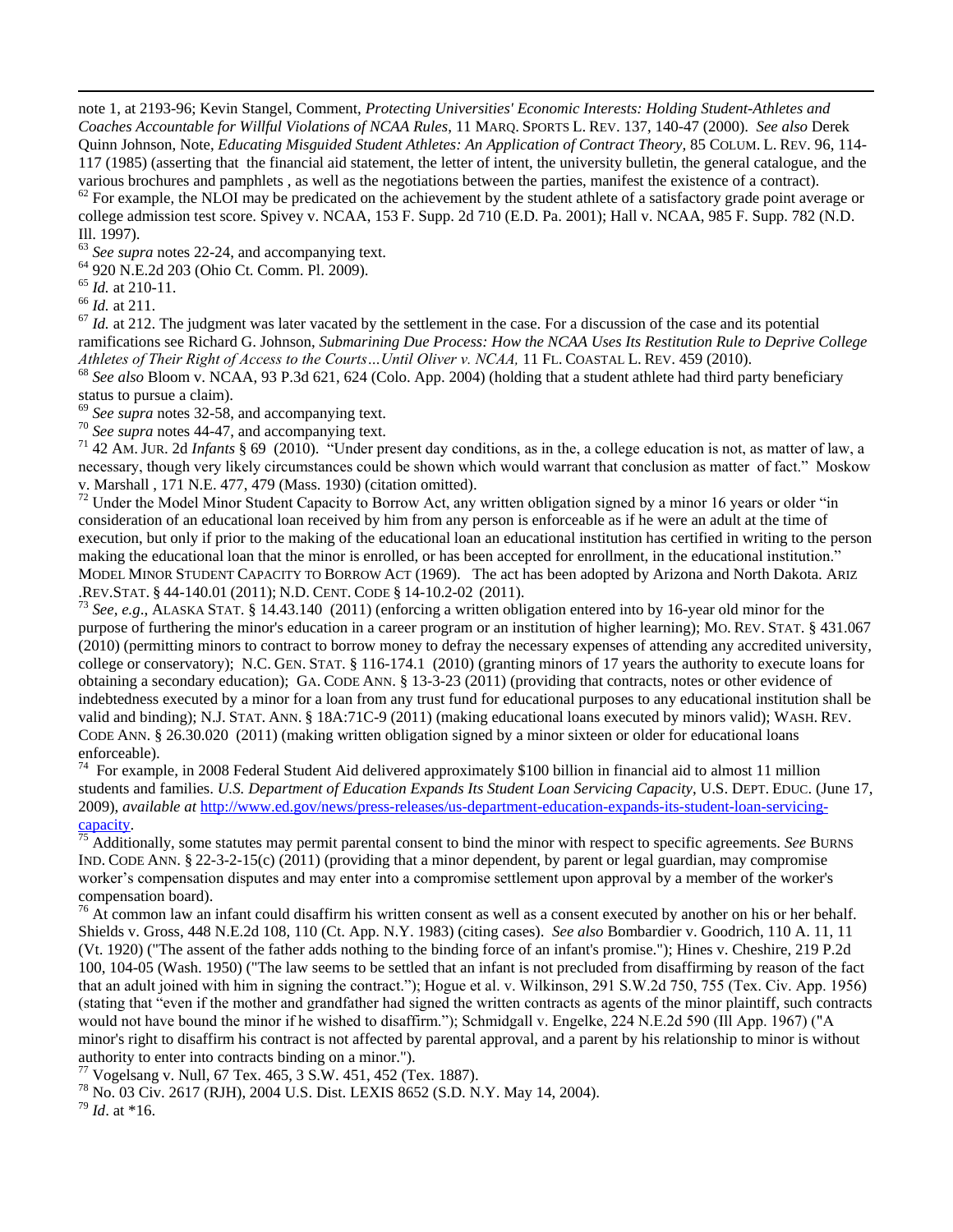<sup>80</sup> *Id. See also* Berg v. Taylor, 56 Cal. Rptr. 3d 140 (Ct. App. 2007) (allowing a minor to disaffirm a contract to secure personal management services for the purpose of advancing the minor's acting career, even though his mother co-signed the agreement). <sup>81</sup> "Still, the unique problem with the NLOI is that the cosigner is the student-athlete's parent or guardian. The cosigner cannot give the university what it wants-the athletic services of the minor student-athlete. Thus, enforcing the agreement through the cosigner is of negligible utility to the university." Cozzillio, *supra* note 61, at 1283.

<sup>82</sup> *See* Tamarind Lithography Workshop, Inc. v. Sanders, Civ. No. 66492, 1983 Cal. App. LEXIS 1788 (Ca. Ct. App. Apr. 28, 1983) (stating the general rule that the specific performance as a remedy is only available when damages are at law are inadequate). *See also* Felch v. Findlay College, 200 N.E.2d 353 (1963) (concluding that equity will not grant specific performance of affirmative promises in a personal service contract).

<sup>83</sup> *But see* Cozzillio, *supra* note 61, at 1326. Professor Cozzillio claims that the NLOI intercepted potential problems in the student-athlete's lack of capacity by requiring a co-signature by the parent or guardian. "This requirement allows the Letter of Intent to exist as a viable agreement." *Id.*

<sup>84</sup> 42 AM. JUR. 2d *Infants* § 160 (2010).

 $\overline{a}$ 

<sup>85</sup> For a discussion of tort immunity among family members see Brenda K. Harmon, Note, *Parent-Child Tort Immunity: The Supreme Court of Illinois Finally Gives This Doctrine the Attention It's Been Demanding: Cates v. Cates, 156 Ill. 2d 76, 619 N.E.2d 715 (1993),* 19 S. ILL. U. L. J. 633 (1995). Waivers of immunity are usually found only in unique circumstances that overcome the policy behind such immunity, that is, the peace of the home. *See, e.g.,* Henderson v. Woolley, 644 A.2d 1303 (Conn. 1994) (permitting lawsuit for sexual abuse).

<sup>86</sup> *Ole Miss: Recruit's mom forged letter of intent sent to Rebels*, SI.COM (Feb. 3, 2011), *available at* [http://sportsillustrated.cnn.com/2011/football/ncaa/02/02/mome-forged-loi.ap/index.html.](http://sportsillustrated.cnn.com/2011/football/ncaa/02/02/mome-forged-loi.ap/index.html)

<sup>87</sup> It was reported that the athlete's father told university officials that schools recruiting the quarterback would have to come up with money beyond a scholarship to secure his services. Thayer Evans, *Report: Newton, father sought money*, FOX SPORTS (Nov 11, 2010), *available at* [http://msn.foxsports.com/collegefootball/story/report-auburn-qb-and-father-sought-money-from](http://msn.foxsports.com/collegefootball/story/report-auburn-qb-and-father-sought-money-from-colleges-110910)[colleges-110910](http://msn.foxsports.com/collegefootball/story/report-auburn-qb-and-father-sought-money-from-colleges-110910)

<sup>88</sup> Richard Karcher, *The NCAA's Regulations Related to the Use of Agents in the Sport of Baseball: Are the Rules Detrimental to the Best Interest of the Amateur Athlete?* 7 VAND. J. ENT. L. & PRAC. 215, 216 (2005). *See also* T. Matthew Lockhart, Comment, *Oliver v. NCAA: Throwing a Contractual Curveball at the NCAA's "Veil of Amateurism*", 35 DAYTON L. REV. 175 (2010) (discussing a case challenging the NCAA's no –agency rules); Brandon D. Morgan, *Oliver v. NCAA: NCAA's No Agent Rule Called Out, but Remains Safe*, 17 SPORTS LAW. J. 303 (2010) (arguing that having proper representation does not make the student athlete a professional).

 $89$  "An agent has a fiduciary duty to act loyally for the principal's benefit in all matters connected with the agency relationship." RESTATEMENT (THIRD) OF AGENCY §8.01 (2006).

<sup>90</sup> Damages may be liquidated in the agreement at an amount that is "reasonable in the light of the anticipated or actual loss caused by the breach and the difficulties of proof of loss." A contract provision that sets an unreasonably large sum of liquidated damages is unenforceable on grounds of public policy as a penalty. RESTATEMENT (SECOND) OF CONTRACTS § 356 (1981).

 $91$  Typically under contract law liquidated damages that are designed to penalize a breaching party rather than to protect the expectation interests of an innocent party are unenforceable. *See, e.g.,* Watson v. Ingram, 851 P.2d 761 (Wash. App. Ct. 1993) (stating the general rule that liquidated damages clauses must be a reasonable forecast of just compensation for the harm that is caused by the breach). City of Rye v. Public Service Mutual Insurance Co., 315 N.E.2d 458 (1974) (concluding that a liquidated damages provision was a penalty provision since the harm for which it was designed to compensate was minimal and speculative); California & Hawaiian Sugar Co. v. Sun Ship, Inc., 794 F.2d 1433 (9th Cir. 1987) (determining that the liquidated damages agreed upon were reasonable in light of the anticipated harm); Mason v. Fakhimi, 865 P.2d 333 (Neb. 1993) (upholding a liquidated damage clause as being valid and not a penalty when actual monetary harm was less). <sup>92</sup>Juanda Lowder Daniel, *Virtually Mature: Examining the Policy of Minors' Incapacity to Contract Through the Cyberscope*, 43 GONZ. L. REV. 239, 247-48 (2007-08) (arguing that the cognitive ability of minors counsels in favor of greater accountability); Larry A. DiMatteo, *Deconstructing the Myth of the "Infancy Law Doctrine": From Incapacity to Accountability,* 21 OHIO N.U.L. REV. 481, 511-14 (1994) (arguing for greater accountability for minors); . *See also* Pankas v. Bell, 198 A.2d 312 (Pa. 1964) (enforcing a minor's restrictive covenant in an employment contract). A state statute also could recognize such liability. *See* GA. CODE ANN. § 13-3-21 (2011) (providing that if "a minor, by permission of his parent or guardian or by permission of law, practices any profession or trade or engages in any business as an adult, he shall be bound for all contracts connected with such profession, trade, or business.").

<sup>93</sup> 42 AM. JUR. 2d *Infants* §§ 54-56 (2010).

<sup>94</sup> Michael J. Mondello & Joseph Beckham, *Workers' Compensation and Collegiate Athletes: The Debate Over the Pay for Play Model: A Counterpoint,* 31 J.L. & EDUC. 293, 295-99 (2002) (discussing case law).

<sup>95</sup> *But see* Robert A. McCormick & Amy Christian McCormick, *The Myth of the Student-Athlete: The College Athlete as Employee*, 81 WASH. L. REV. 71 (2006) (concluding that NCAA athletes in Division I meet both the common law and statutory standards for classification as employees under the National Labor Relations Act); Nathan McCoy & Kerry Knox, Comment,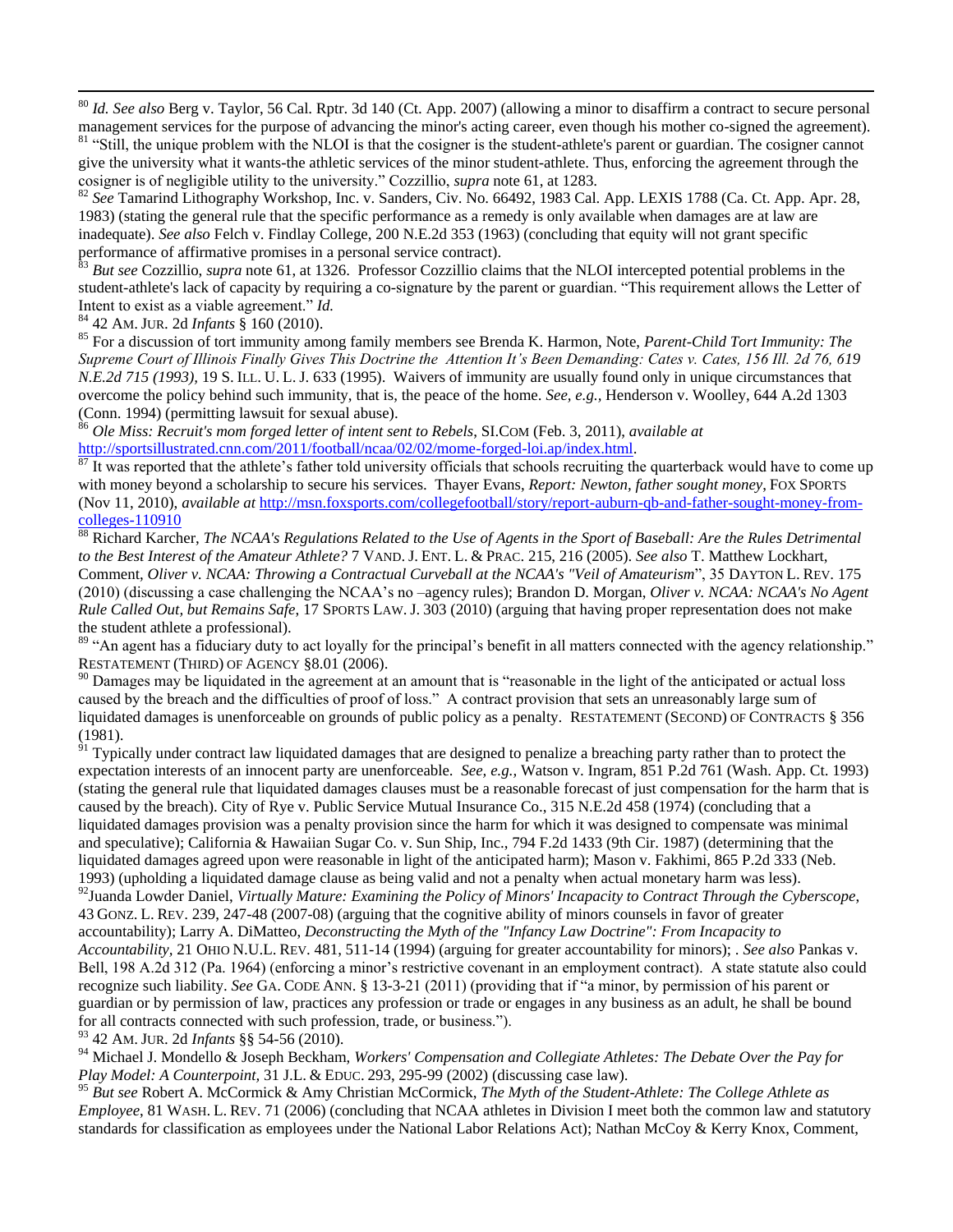*Flexing Union Muscle-Is It the Right Game Plan for Revenue Generating Student-Athletes in their Contest for Benefits Reform with the NCAA*? 69 TENN. L. REV. 1051 (2002) (concluding that the National Labor Relations Board should recognize studentathletes as university employees with rights enumerated under the National Labor Relations Act).

<sup>96</sup> Ray Yasser & Clay Fees, *Attacking the NCAA'S Anti-Transfer Rules as Covenants Not to Compete,* 15 SETON HALL J. OF SPORTS & ENT. L. 221, 233-50 (2005).

<sup>97</sup> See supra notes 22-24, and accompanying text.

 $\overline{a}$ 

<sup>98</sup> *See, e.g.,* VisionAIR, Inc. v. James, 606 S.E.2d 359, 362 (N.C. App. 2004) (reiterating that covenants not to compete between an employer and an employee are not viewed favorably); Bellsouth Corp. v. Forsee, 595 S.E.2d 99 (Ga.App. 2004) (affirming that the restrictive covenant must specify with particularity the nature of the business activities to be restrained).

<sup>99</sup> *See, e.g.,* Okuma Am. Corp. v. Bowers, 638 S.E.2d 617, 620 (N.C. App. 2007) (listing six factors to consider to examine the reasonableness of a restrictive covenant); Stultz v. Safety & Compliance Mgt., Inc., 648 S.E.2d 129 (Ga. App. 2007) (applying a three-element test of duration, territorial coverage, and scope of activity for examining reasonableness); Borden, Inc., v. Smith, 478 S.W.2d 744 (Ark. 1972) (refusing to enforce an overly broad restrictive covenant or to enforce the covenant to the extent that would be reasonable); American Security Serv., Inc., v. Vodra, 385 N.W.2d 73 (Neb. 1986)(finding a three-year restraint to protect the goodwill of the employer was not unreasonable).

<sup>100</sup> See, e.g., A.E.P. Indus., Inc. v. McClure, 302 S.E.2d 754, 760 (N.C. 1983) (requiring an agreement not to compete to be in writing and ancillary to an employment contract);

<sup>101</sup> See supra notes 22-24, and accompanying text (discussing the provisions of the basic penalty).

<sup>102</sup> Punitive damages are not recoverable for breach of contract unless the conduct constituting a breach is also a tort for which punitive damages is recoverable. RESTATEMENT (SECOND) OF CONTRACTS §355 (1981).

<sup>103</sup> *See, e.g.,* NCAA v. Yeo, 171 S.W.3d 863 (Tex 2005)(upholding transfer rules against a constitutional challenge); Tanaka v. Univ. of So. Calif., 252 F. 3d 1059 (9<sup>th</sup> Cir. 2001) (upholding transfer rules against an antitrust challenge). *See also* Joel Eckert, Note, *Student-Athlete Contract Rights in the Aftermath of Bloom v. NCAA*, 59 VAND. L. REV. 905, 913 (2006) (discussing the arbitrary and capricious standard of review of NCAA actions). Although it can be argued that there is little choice but to become a member, no court has held that the association is not voluntary. Doug Bakker, *NCAA Initial Eligibility Requirements: The Case Law Behind The Changes*, 3 DEPAUL J. SPORTS L. CONTEMP. PROBS. 160, 162-64 (2006).

<sup>104</sup> *See* Cole v. NCAA, 120 F.Supp.2d 1060, 1071-72 (N.D. Ga. 2000); NCAA v. Lasege, 53 S.W.3d 77, 83-7 (Ky. 2001). *But see* Oliver v. NCAA, 920 N.E.2d 203 (Ct. Com. Pl. Erie County Ohio 2009) (finding the NCAA's "No Agent Rule" to be arbitrary and capricious).

<sup>105</sup> *See, e.g.,* Sheldon Elliot Steinbach, *NCAA v. Lasege and Judicial Intervention in Educational Decisions: The Kentucky Supreme Court Shoots an Air Ball for Kentucky Higher Education*, 90 KY. L.J. 329 (2001 / 2002) (arguing that voluntary associations in higher education should be free to maintain standards when doing so violates no law).

<sup>106</sup> *See* Gordon E. Gouveia, *SPORT: Making a Mountain Out of a Mogul: Jeremy Bloom v. NCAA and Unjustified Denial of Compensation under NCAA Amateurism Rules,* 6 VAND. J. ENT. L. & PRAC. 22 (2003) (arguing that inequity of NCAA rules coupled with the NCAA's inflexibility should prompt student-athletes to seek redress in courts and state legislatures).

<sup>107</sup> For a discussion of state regulation of the entertainment industry and participants who are minors see Ben Davis, *A Matter of Trust for Rising Stars: Protecting Minors' Earnings in New York and California*, 27 J.JUV. L. 69 (2006); Heather Hruby, Comment, *That's Show Business Kid: An Overview of Contract Law in the Entertainment Industry,* 27 J.JUV. L. 47 (2006); Jessica Krieg, Comment, *There's No Business Like Show Business: Child Entertainers and the Law*, 6 U. PA. J. LAB. & EMP. L. 429 (2004);

<sup>108</sup> Shields v. Gross, 448 N.E.2d 108, 110-112 (Ct. App. N.Y. 1983).

<sup>109</sup> 42 AM. JUR. 2d *Infants* § 55 (2010). Other state statutes allow for court approval of other types on contracts as well. *See, e.g.,* D.C. CODE § 21-146 (2011) (allowing court approval of joint contract between minor and adult party for the sale of real estate).

<sup>110</sup> CAL. FAM. CODE §§ 6750-53 (2010). For a critical analysis of the law and its subsequent amendments see Peter M. Christiano, *Saving Shirley Temple: An Attempt to Secure Financial Futures for Child Performers,* 31 MCGEORGE L. REV. 201(200); Thom Hardin, Note, *The Regulation of Minors' Entertainment Contracts: Effective California Law or Hollywood Grandeur?,* 19 J. JUV. L. 376 (1998); Shayne J. Heller*, Legislative Updates: The Price of Celebrity: When a Child's Star-Studded Career Amounts to Nothing,* 10 DEPAUL-LCA J. ART & ENT. L. 161 (1999). *See also* Davis, *supra* note 108, at 70-76; Krieg, *supra* note 108, at 433-38.

 $111$  ILL. COMP. STAT. ANN. ch. 820 §20/1 (2011).

<sup>112</sup> MASS. GEN. LAWS ANN. ch. 231, § 85P1/2 (2010).

<sup>113</sup> *E.g.,* N.C. GEN. STAT. §§ 48A-17 &-18 (2010); CAL. LAB. CODE § 1700.37 (2010).

<sup>114</sup> *See* Erica Siegel, *When Parental Interference Goes Too Far: The Need for Adequate Protection of Child Entertainers and Athletes,* 18 CARDOZO ARTS & ENT L. J. 427 (2000) (arguing for a federal law to protect child super-athletes).

<sup>115</sup> N.Y. ARTS & CULT. AFF. LAW § 35.03(1) (2011) (emphasis added). For a discussion of the New York law see Krieg, *supra* note 107, at 440-42; Davis, *supra* note 107, at 76-79.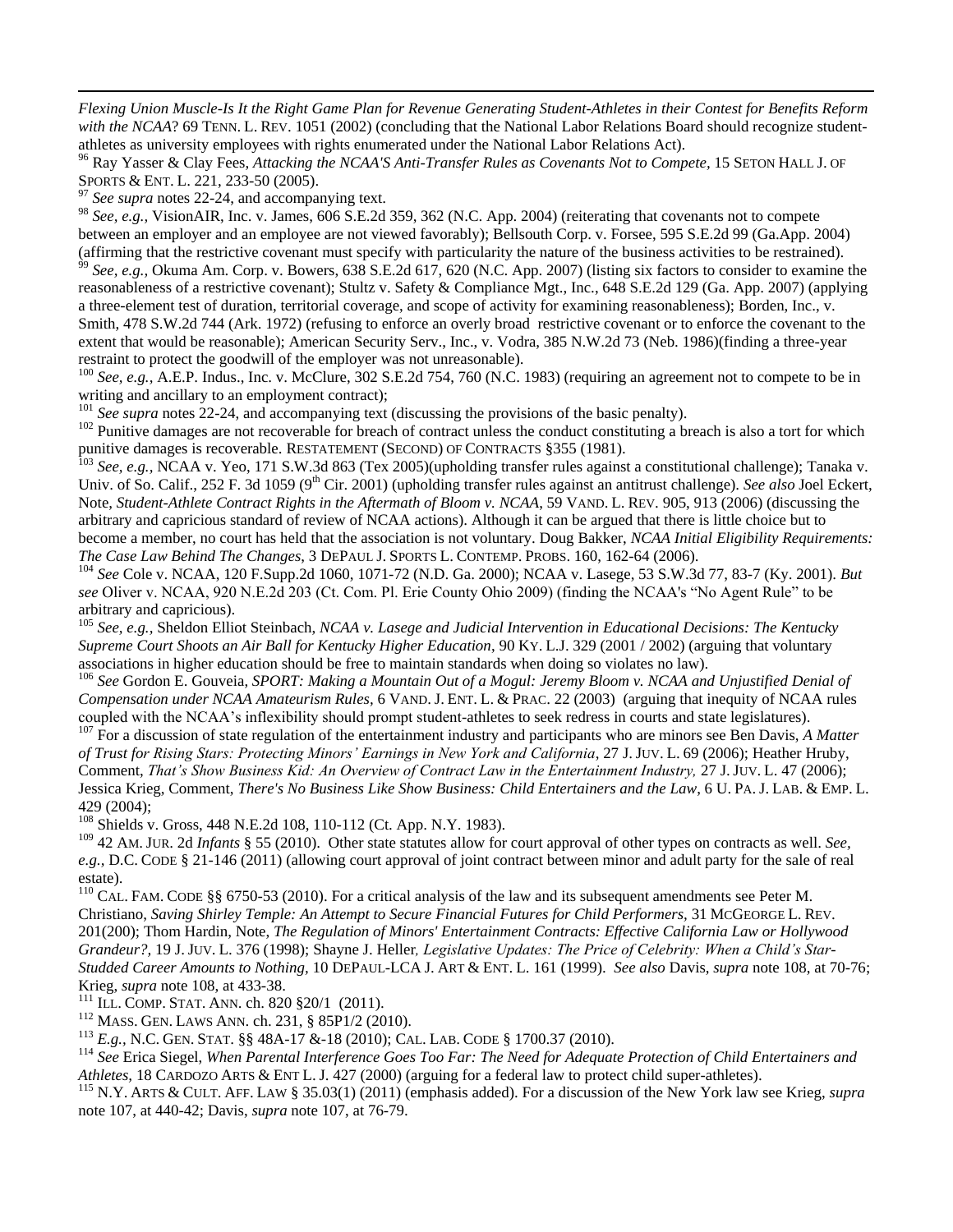<sup>117</sup> TEX. ESTATES CODE § 903 (2010) (emphasis added).

<sup>120</sup> *Id.* §§ 48A-14 & -15.

<sup>121</sup> *Id.* § 48A-16.

 $\overline{a}$ 

<sup>122</sup> But see Cozzillio, supra note 61, at 1328 (asserting that the NLOI could be covered broad legislation that prohibits disaffirmance by infant athletes and entertainers).

<sup>123</sup> Shields v. Gross, 448 N.E.2d 108, 111 (Ct. App. N.Y. 1983).

<sup>124</sup> Brian L. Porto, Note, *Balancing Due Process and Academic Integrity in Intercollegiate Athletics: The Scholarship Athlete's Limited Property Interest in Eligibility,* 62 IND. L.J. 1151, 1169-73 (1987).

<sup>125</sup> Timothy Davis, *College Athletics: Testing the Boundaries of Contract and Tort*, 29 U.C. DAVIS L. REV. 97, 1016 (1996). <sup>126</sup> *See* Daniel Nestel, Note, *Athletic Scholarships: An Imbalance of Power Between the University and the Student-Athlete,* 53 OHIO ST. L.J. 1401 (1992) (urging for the reform of the current one-year scholarship agreement).

<sup>127</sup> Sean M. Hanlon, *Athletic Scholarships as Unconscionable Contracts of Adhesion: Has the NCAA Fouled Out?* 13 SPORTS LAW. J. 41, 76 (2006). *See also* Riella, *supra* note 1, at 2210-215 (applying the doctrines of procedural and substantive unconscionability to the NLOI).

<sup>128</sup> Universities in fact may hinder their student-athletes' ability to receive a meaningful education. Monica L. Emerick, Comment, *The University/Student-Athlete Relationship: Duties Giving Rise to a Potential Educational Hindrance Claim*, 44 UCLA L. REV. 865, 890-98 (1997). *See also* Michael R. Lufrano, *The NCAA's Involvement in Setting Academic Standards: Legality and Desirability,* 4 SETON HALL J. SPORTS L. 97 (1994) (discussing the NCAA's regulation of eligibility standards).

<sup>129</sup> John R. Allison, *Rule-Making Accuracy in the NCAA and Its Member Institutions: Do Their Decisional Structures and Processes Promote Educational Primacy for the Student-Athlete?* 44 KAN. L. REV. 1(1995) (identifying seven characteristics which question the purported primacy of the educational goal and exploring potential remediation strategies).

<sup>130</sup> *See, e.g.,* Louis Hakim, *The Student-Athlete vs. The Athlete Student: Has the Time Arrived for an Extended-Term Scholarship Contract?,* 2 VA. J. SPORTS & L. 145 (2000) (arguing for a four or five year scholarship contract wherein the student-athlete and institution are bound to an extended-term commitment so as to aid the student-athlete's ability to obtain an educational degree); Harold B. Hilborn, Comment, *Student-Athletes and Judicial Inconsistency: Establishing a Duty to Educate as a Means of Fostering Meaningful Reform of Intercollegiate Athletics,* 89 NW. U.L. REV. 741 (1995) (urging courts to acknowledge an actionable *duty to educate* based on the special relationship between the university and student athletes); Rodney K. Smith & Robert D. Walker, *From Inequity to Opportunity: Keeping the Promises Made to Big-Time Intercollegiate Student-Athletes,* 1 NEV. L.J. 160 (2001) (discussing models for dealing with problems of economic inequity and the slippage in educational values plaguing intercollegiate athletics). *See also* Robert A. McCormick & Amy Christian McCormick, *A Trail of Tears: The Exploitation of the College Athlete*, 11 FL. COASTAL L. REV. 639 (2010) (discussing exploitation generally).

<sup>131</sup> *See* Bill Cross, Comment & Note, *The NCAA as Publicity Enemy Number One*, 58 KAN. L. REV. 1221 (2010) (concluding that the NCAA has no legal right to profit from the use of the name and or likeness of college athlete in commercial dealings); Sean Hanlon & Ray Yasser, Comment, "*J.J. Morrison" and his Right of Publicity Lawsuit Against the NCAA*, 15 VILL. SPORTS & ENT. L.J. 241(2008) (arguing that the NCAA's use of the identity of star-athletes for commercial advantage is unlawful appropriation that violates the student-athlete's right of publicity); Kristine Mueller, *No Control Over their Rights of Publicity: College Athletes Left Sitting the Bench*, 2 DEPAUL J. SPORTS L. CONTEMP. PROBS. 70 (2004) (examining the assignment of the right of publicity by college athletes);

Kristal S. Stippich & Kadence A. Otto*, Carrying a Good Joke Too Far? An Analysis of the Enforceability of Student-Athlete Consent to Use of Name & Likeness*, 20 J. LEGAL ASPECTS OF SPORT 151 (2010) (examining the enforceability of the athlete's consent form and the cross purposes of the student's alleged amateur status in conjunction with the NCAA's commercialization of the use of a student-athlete's name and likeness); Leslie E. Wong, Comment, *Our Blood, Our Sweat,*  Their Profit: Ed O'Bannon Takes on the NCAA for infringing on the former student-athlete's right of publicity, 42 TEX. TECH L. REV. 1069 (2010) (supporting the establishment a trust fund for former student-athletes with commercially generated revenues).

<sup>132</sup> Nancy Kercheval, *Oscar Robertson Among Former College Athletes Suing NCAA, Electronic Arts,* BLOOMBERG (Jan. 27, 2011), *available at* [http://www.bloomberg.com/news/2011-01-27/oscar-robertson-among-former-college-athletes-suing-ncaa](http://www.bloomberg.com/news/2011-01-27/oscar-robertson-among-former-college-athletes-suing-ncaa-electronic-arts.html) $\frac{\text{electronic-arts.html}}{^{133} \text{ Tho M} \Omega}$  $\frac{\text{electronic-arts.html}}{^{133} \text{ Tho M} \Omega}$  $\frac{\text{electronic-arts.html}}{^{133} \text{ Tho M} \Omega}$ 

<sup>133</sup> The NLOI program was initiated to deter *school-jumping* by prospective student athletes and was drafted to protect the school's interests. Johnson, *supra* note 61, at 114.

<sup>134</sup> For example, one notorious case involved Jerry Tarkanian and his dismissal as head coach for UNLV basketball as a result of recruiting violations. *See* Kadence A. Otto, Kristal S. Stippich & Gass Weber Mullins*, Revisiting Tarkanian: The Entwinement and Interdependence of the NCAA and State Universities and Colleges 20 Years Later,* 18 J. LEGAL ASPECTS OF

<sup>&</sup>lt;sup>116</sup> FLA. STAT. ANN. § 743.08 (2010) (emphasis added). For a discussion of the Florida law see Stephen M. Carlisle & Richard C. Wolfe, *Florida's New Child Performer and Athlete Protection Act or What to do When your Client Is a Child, Not Just Acting Like One,* 69 FLA. B.J. 93 (1995). *See also* Krieg, *supra* note 107, at 438-40.

<sup>&</sup>lt;sup>118</sup> *See supra* notes 2-4, and accompanying text.

<sup>119</sup> N.C. GEN. STAT. § 48A-11(3) (2010).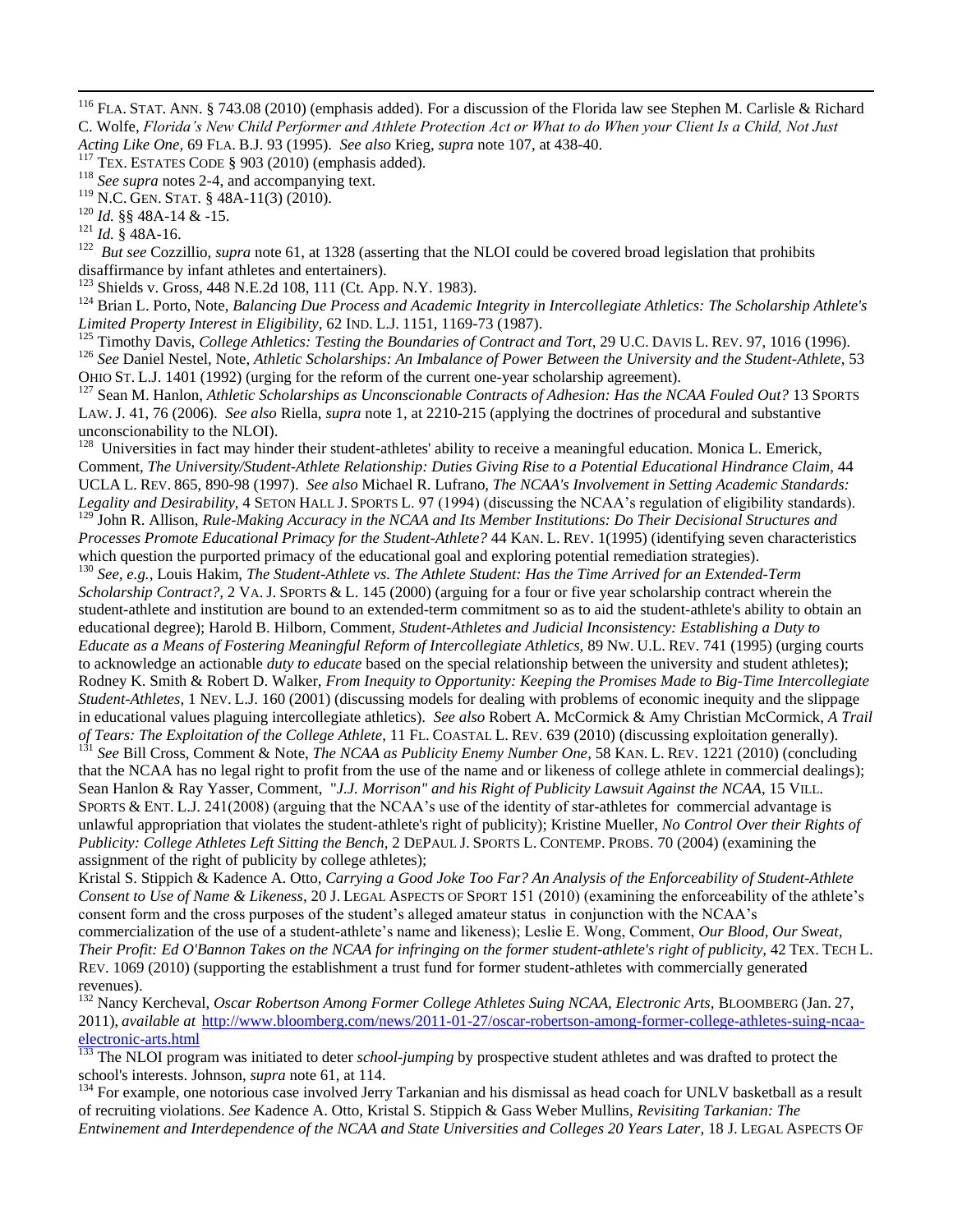SPORT 243, 261-63 (2008) (discussing the controversy). Congress held hearing in the 1970s to examine issues with the NCAA's ability to self-regulate regarding recruiting violations and other serious infractions. Alice I. Youmans, Joan S. Howland & Myra K. Saunders, *Regular Feature: Questions and Answers*, 82 LAW LIBR. J. 627, 638-40 (1990). Subsequently, scandals concerning payments to athletes by booster groups and alumni led to an investigation and a subsequent restructuring of processes and oversight after the Knight Commission Report. Jay Jordan*, Reform From a Student-Athlete's Perspective: A Move Towards Inclusion,* 14 U. MIAMI ENT. & SPORTS L. REV. 57 (1996/1997) (discussing NCAA structural changes passed and implemented in the late 1990s); W. Burlette Carter, *Student-Athlete Welfare in a Restructured NCAA*, 2 VA. J. SPORTS & L. 1 (2000) (discussing the restructuring of 1996-97 and offering additional suggestions for reform).

<sup>135</sup> Jon Perrelle, Note, *An Opportunity for Reform: Tennessee Secondary School Athletic Association v. Brentwood Academy and NCAA Recruiting*, 74 BROOKLYN L. REV. 1213, 1231-35 (2009) (concluding that "recruiting has become a corrupt process that exposes high school student-athletes to inappropriate situations, exploits the student-athletes, and sacrifices academic success for athletic excellence.").

<sup>136</sup> For the 2008-09 academic year, the top ten revenue generating college athletic programs earned a combined \$1,031,170,136 in revenue and netted a combined \$117,556,724. *Life's lessons*, SPORTS BUS. J. (June 21, 2010), *available at* [http://www.sportsbusinessdaily.com/Journal/Issues/2010/06/20100621/SBJ-In-Depth/Lifes-Lessons.aspx.](http://www.sportsbusinessdaily.com/Journal/Issues/2010/06/20100621/SBJ-In-Depth/Lifes-Lessons.aspx)

<sup>137</sup> Eric J. Sobocinski, *College Athletes: What Is Fair Compensation?,* 7 MARQ. SPORTS L.J. 257, 291 (1996).

<sup>138</sup> Perrelle, *supra* note 135, at 1234-35. Further, "recruits have chosen schools based solely on their dreams of playing professional sports, fake books and magazine covers that played on these dreams, their weariness with the recruiting process, and even what number they can wear." *Id.* at 1235 (citations omitted).

<sup>139</sup> Johnson *supra* note 61, at 123.

 $\overline{a}$ 

<sup>140</sup> *See* Marc Jenkins, *The United Student-Athletes of America: Should College Athletes Organize In Order To Protect Their Rights and Address the Ills of Intercollegiate Athletics?* 5 VAND. J. ENT. L. & PRAC. 39 (2003) (relating incidents of both legitimate and non-legitimate practices). For a discussion of the economics of coaches' contracts in big-time college football and basketball, including the dramatic increase in coaches' compensation and retention strategies used by universities for revenue-generating coaches, see Richard T. Karcher, *The Coaching Carousel in Big-Time Intercollegiate Athletics: Economic Implications and Legal Considerations*, 20 FORDHAM INTELL. PROP. MEDIA & ENT. L.J. 1, 4-47 (2009).

<sup>141</sup> *See* Katherine Sulentic, Note & Comment, *Running Backs, Recruiting, and Remedies: College Football Coaches, Recruits, and the Torts of Negligent and Fraudulent Misrepresentation,* 14 ROGER WILLIAMS U. L. REV. 127 (2009) (asserting that fraudulent and negligent misrepresentation have become part of the college football recruiting landscape).

<sup>142</sup> *See* Timothy Liam Epstein, Note, *Splinters from the Bench: Feasibility of Lawsuits by Athletes Against Coaches and Schools for Lack of Playing Time*, 4 VA. SPORTS & ENT. L.J. 174 (2005) (discussing *disappointment* lawsuits and the alleged proprietary interest student-athletes have in their athletic reputations); James Kennedy Ornstein, Comment, *Broken Promises and Broken Dreams: Should We Hold College Athletic Programs Accountable for Breaching Representations Made in Recruiting Student-Athletes?*, 6 SETON HALL J. SPORTS L. 641 (1996) (condemning the practices of some college recruiters and evaluating potential liability).

<sup>143</sup> Jamie Y. Nomura, Note, *Refereeing the Recruiting Game: Applying Contract Law to Make the Intercollegiate Recruitment Process Fair,* 32 HAWAII L. REV. 275 (2009) (documenting unfairness in the recruitment process and arguing for reform). <sup>144</sup> *Id.* at 288.

<sup>145</sup> Jenkins, *supra* note 140, at 1235.

<sup>146</sup> Because amateurism in college athletics has almost disappeared, some suggest taking the next step toward transforming college athletics into a semi-professional organization. Leroy D. Clark, *New Directions for the Civil Rights Movement: College Athletics as a Civil Rights Issue*, 36 HOW. L.J. 259, 274-76 (1993). *See also* Lee Goldman, Sports *and Antitrust: Should College Students Be Paid to Play?* 65 NOTRE DAME L. REV. 206 (1990) (asserting that intercollegiate amateur athletics is really a revenue-producing venture).

<sup>147</sup> Amy Christian McCormick & Robert A. McCormick, *The Emperor's New Clothes: Lifting the NCAA's Veil of Amateurism*, 45 SAN DIEGO L. REV. 495 (2008).

<sup>148</sup> Chad W. Pekron, *The Professional Student-Athlete: Undermining Amateurism as an Antitrust Defense in NCAA Compensation Challenges,* 24 HAMLINE L. REV. 24 (2000) (claiming that it is unjust for schools to make huge revenues and not share that money with the athletes); Riggs, *supra* note 7, at 141-44 (arguing for the replacement of the NCAA's concept of amateurism so that student-athletes can receive a share of the profits they generate).

<sup>149</sup> For a discussion of current state statutes that allow court approval and supervision of contracts for the services of child performers see *supra* notes 107-123, and accompanying text.

<sup>150</sup> *See* Nomura, *supra* note 143, at 297-99 (suggesting that the NCAA should mandate that high school recruits have an official representative).

<sup>151</sup> "There is no federal general common law..." Erie Railroad Co. v. Thompkins,  $304$  U.S. 64, 78 (1938).

<sup>152</sup> United States v. Lopez, 514 U.S. 549, 559-60 (1994).

<sup>153</sup> Ratification consists of words or conduct manifesting an intent to be bound by a previously voidable contract. CALAMARI  $\&$ PERILLO, *supra* note 5, at § 8.4.